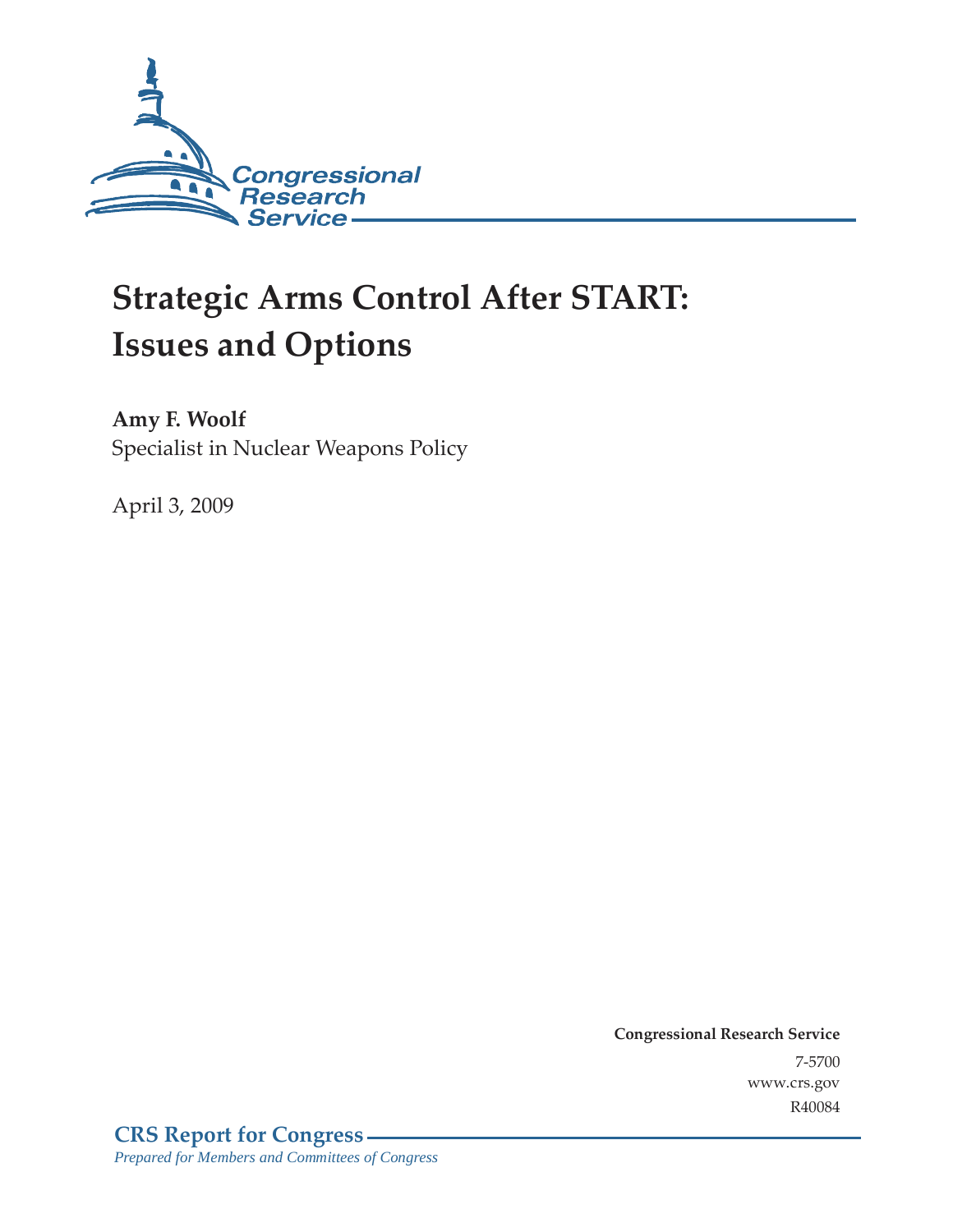## **Summary**

The United States and Soviet Union signed the Strategic Arms Reduction Treaty in 1991; it entered into force in December 1994 and is due to expire in December 2009. The United States and Russia have held several meetings to discuss options for continuing their arms control relationship, but have not agreed on whether to extend START or how to replace it.

START counts each deployed ICBM, SLBM, bomber as a single delivery vehicle under the Treaty limit of 1,600 delivery vehicles and attributes an agreed number of warheads to each deployed delivery vehicle. This attribution rule provides the total number of warheads that count under the 6,000 warhead limit in the Treaty. To verify compliance with START, each side monitors the numbers and locations of ballistic missiles, launchers and heavy bombers deployed by the other country. The parties use a wide variety of means to collect information—or monitor—these forces and activities. Some of these monitoring systems, such as overhead satellites, operate outside the territories of the treaty parties. They also have also been required to exchange copious amounts of data on locations, operations, and technical characteristics of the treaty-limited items. This verification regime has allowed the parties to remain confident in each other's compliance with the Treaty.

The United States and Russia began to discuss their options for arms control after START expired in mid-2006. They have, however been unable to agree on a path forward. Neither side wants to extend START in its current form, as some of the Treaty's provisions have begun to interfere with some military programs on both sides. Russia wants to replace START with a new Treaty that would further reduce deployed forces while using many of the same definitions and counting rules in START. The United States initially did not want to negotiate a new treaty, but, under the Bush Administration, would have been willing to extend, informally, some of START's monitoring provisions. In 2008, the Bush Administration agreed to conclude a new Treaty, with monitoring provisions attached, but this Treaty would resemble the far less formal Strategic Offensive Reductions Treaty that the two sides signed in 2002. In December 2008, the two sides agreed that they wanted to replace START before it expired, but acknowledged that this task would have to be left to negotiations between Russia and the Obama Administration. President Obama and President Medvedev agreed at their meeting on April 2, 2009, to pursue "new and verifiable reductions" in their strategic offensive arms and pledged to begin negotiations immediately on a Treaty that would replace START.

The United States and Russia could choose from a number of options for the future of their arms control relationship. They could allow START to lapse or they could extend START for five years. They could extend START, then amend it to ease some of the outdated provisions. They could negotiate a new Treaty, or they could pursue less formal arrangements to manage their nuclear forces. Moreover, if a new treaty included further reductions in nuclear weapons, it could use some START definitions and counting rules or the less formal Moscow Treaty declarations.

This report will be updated as needed.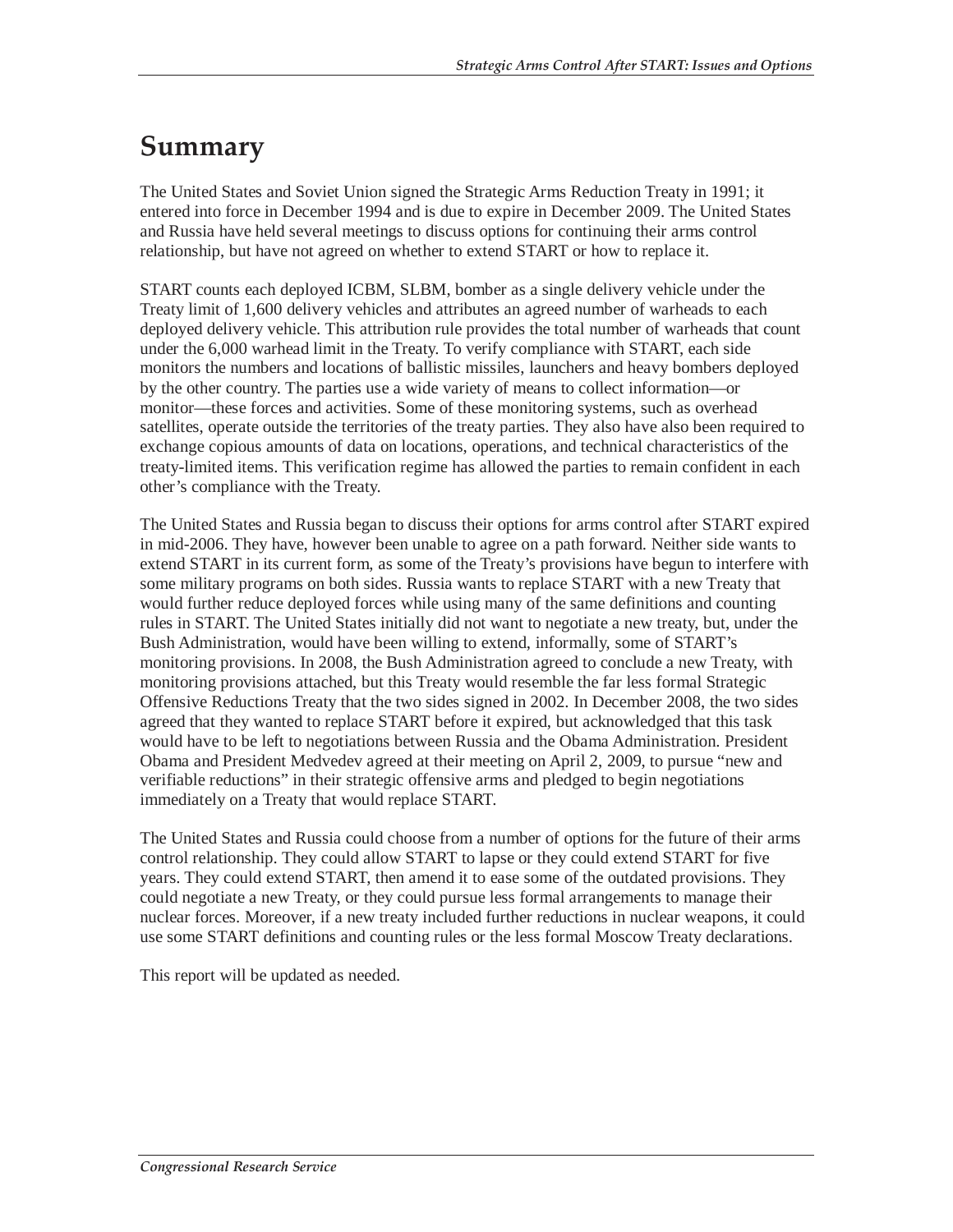## **Contents**

## **Tables**

|--|--|

## Contacts

|--|--|--|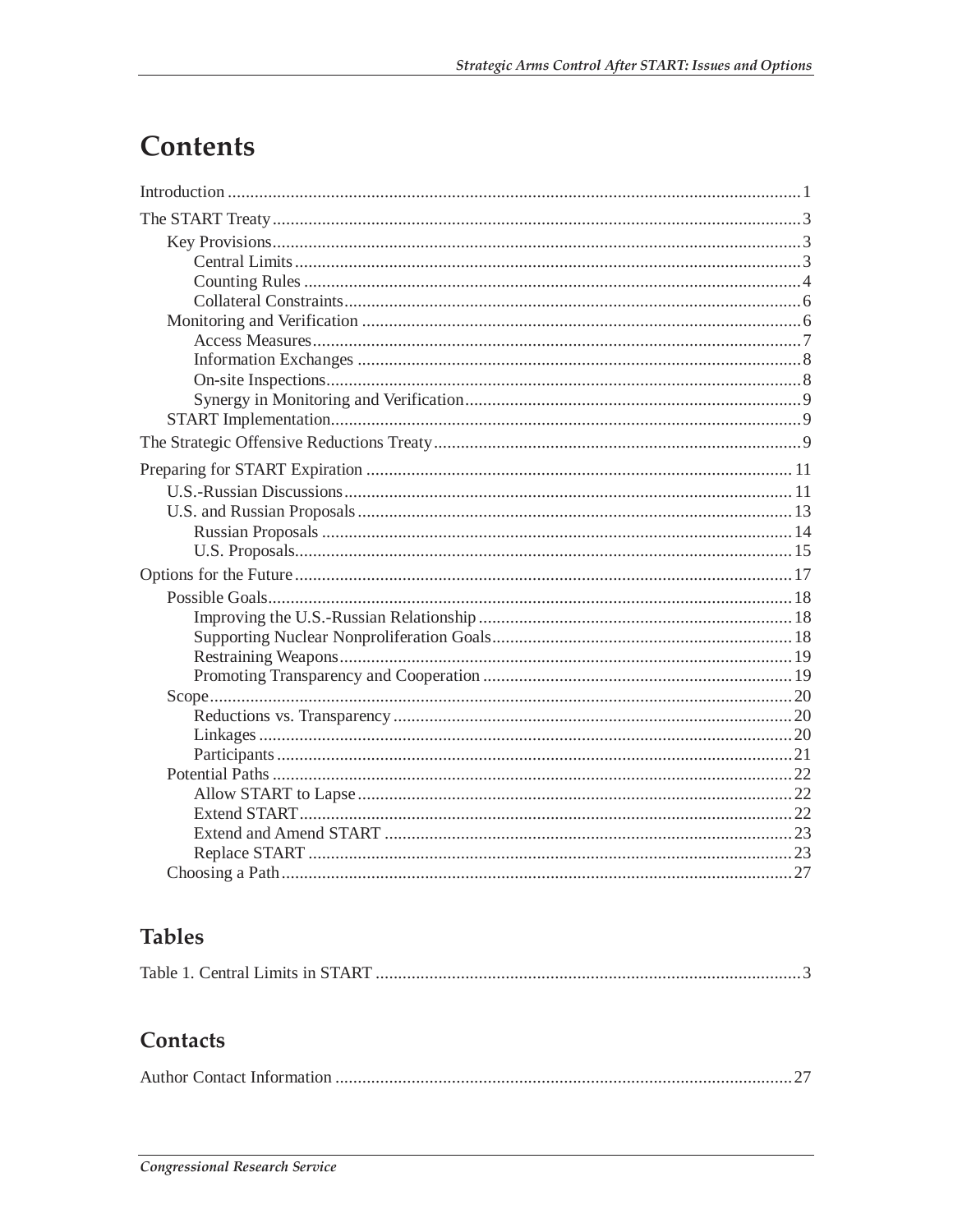## **Introduction**

The United States and Soviet Union signed the Strategic Arms Reduction Treaty (START) on July 31, 1991. After the demise of the Soviet Union in December 1991, the parties signed a Protocol that named the four former Soviet Republics with nuclear weapons on their territory—Ukraine, Belarus, Kazakhstan, and Russia—parties to the Treaty.<sup>1</sup> START entered into force on December 4, 1994. The Treaty was to remain in force for 15 years, unless replaced by a subsequent agreement, and, therefore, will expire on December 5, 2009.<sup>2</sup> According to Article XVII of the Treaty, the parties must meet "no later than one year" before this date to consider whether the Treaty should be extended or allowed to lapse.<sup>3</sup> If the parties agree to extend the Treaty, the extension would last five years, unless START were replaced by a subsequent agreement during that time.

The United States and Russia held several meetings in the latter years of the Bush Administration to discuss the options for continuing their bilateral arms control relationship after START, but did not reach an agreement on whether to extend START or on how to replace it. The Obama Administration has pledged to resume the discussions, both to extend the monitoring and verification provisions in START and to seek an agreement on further reductions in strategic nuclear weapons. The discussions thus far, along with the statements from Members of Congress and others following the process, reflect not only on the specific issues that may be addressed in a possible follow-on Treaty, but, also on the broader question of what, if any, role arms control should play in future U.S.-Russian relations.

The United States and Soviet Union negotiated START between 1994 and 2001. It contains many detailed definitions and restrictions that not only limit the permitted number of nuclear warheads but also restrain the locations and movement of delivery vehicles carrying nuclear warheads and require extensive exchanges of data about them. Many of these provisions reflect the more competitive relationship between the United States and Soviet Union, and the concerns that drove their inclusion in the Treaty, may no longer seem as important to the U.S.-Russian relationship. Specifically, some in the Bush Administration and the broader foreign policy community have argued that, because the United States no longer structures its nuclear forces in response to a Russian threat, it no longer needs a treaty that restrains and reduces the weapons that make up that threat. They, therefore, question whether the START Treaty, or U.S.-Russian nuclear arms control in general, remain important as tools in the political relationship between the United States and Russia.

Some U.S. critics of arms control have argued that the bilateral arms control process should fade away after START expires. They note that START may have served its purpose by helping to reduce the size of the Russian arsenal after the demise of the Soviet Union and by restraining the

<sup>&</sup>lt;sup>1</sup> The leaders in Belarus, Ukraine, and Kazakhstan agreed to eliminate all of the nuclear weapons on their territories and to sign the Nuclear Non-Proliferation Treaty (NPT) as non-nuclear weapons states. These three states have been nuclear free since the late 1990s; all remaining Soviet-era nuclear warheads are deployed in Russia.

 $2$  The United States and Russia signed the Strategic Offensive Reductions Treaty (also known as the Moscow Treaty) on May 24, 2002. They do not, however, consider this Treaty to be a successor to START. Article II of the Moscow Treaty specifically states that the START Treaty remains in force. See CRS Report RL31448, *Nuclear Arms Control: The Strategic Offensive Reductions Treaty*, by Amy F. Woolf.

<sup>&</sup>lt;sup>3</sup> The Parties did not need to make a decision about the future of START in December 2008, they just needed to meet to consider the question.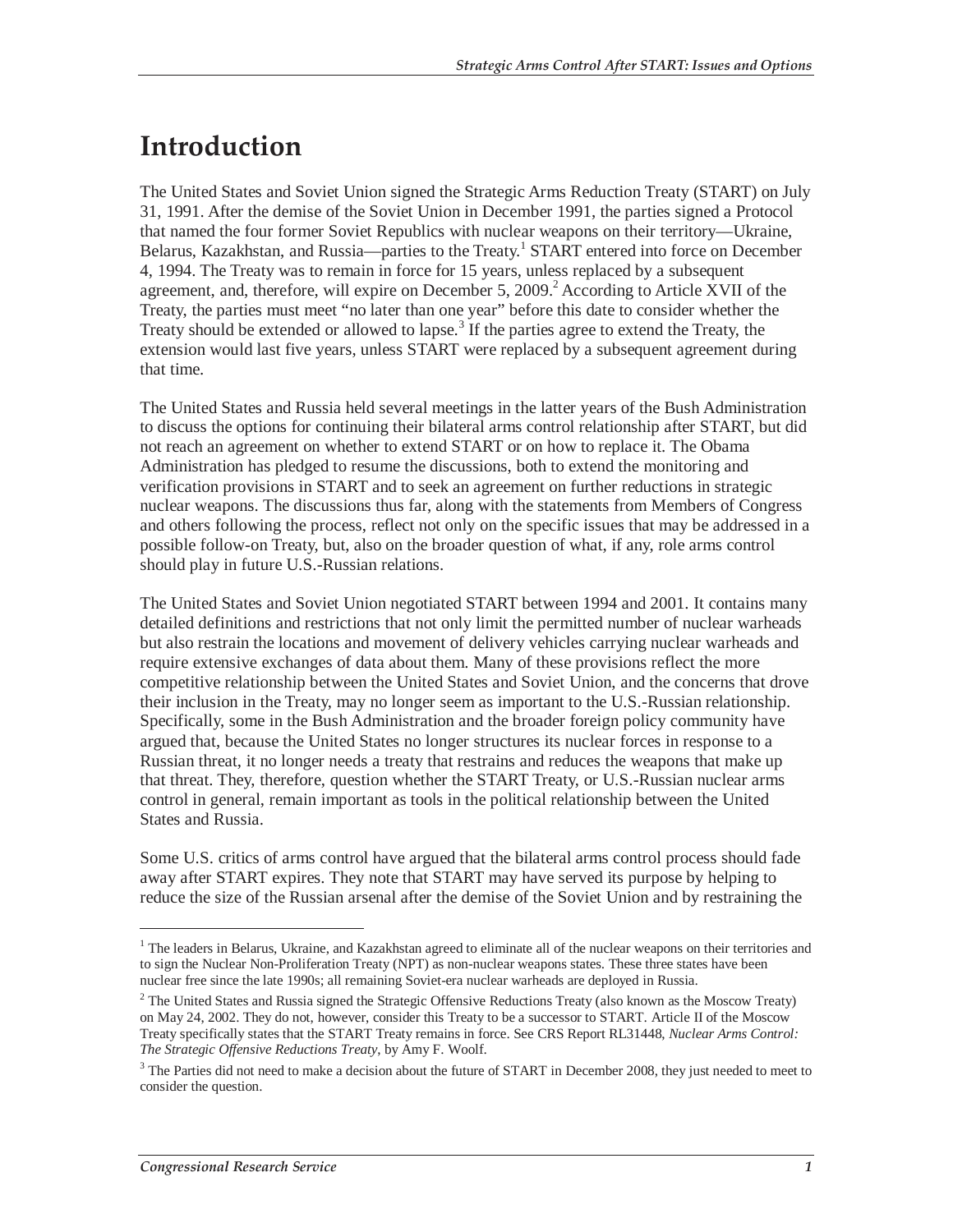permitted operations of the remaining forces, but its reductions have been overtaken by deeper cuts mandated by the Moscow Treaty and the restrictions on Russian forces also serve to restrict the flexibility of U.S. forces. In the current environment, the United States may be better served by maintaining its own freedom of action in deploying and operating its nuclear forces than by retaining START's or similar restraints on U.S. and Russian forces.

Others, however, argue that START remains relevant to the U.S.-Russian relationship and deserves to be either extended or replaced with a similar treaty. In this view, the predictability created by START's well-defined restrictions on Russian and U.S. nuclear forces can benefit both countries. Moreover, continuing this cooperation can help to restore some trust in the relationship between the two nations. In addition, some in Russia still feel threatened by U.S. nuclear weapons and continue to value the restraints provided by arms control treaties.

Some Members of Congress have joined this debate, with several endorsing the view that extending START, and its monitoring and verification provisions, will help improve the relationship between the United States and Russia. For example, Senator Richard Lugar has stated that "the current U.S.-Russian relationship is complicated enough without introducing more elements of uncertainty. Failure to preserve the START Treaty would increase the potential for distrust between the two sides."<sup>4</sup> Some also believe, as Senator Lugar has noted, that the "failure to renew START will be seen worldwide as weakening the international nuclear nonproliferation regime and a further sign to many foreign leaders and experts that U.S. nonproliferation policy is adrift."<sup>5</sup>

Congress has limited influence on the process of seeking a replacement for START. If the United States and Russia amend START, or negotiate a new treaty to replace it, the Senate will have to provide its advice and consent before the parties ratify the Treaty. However, if the two parties do not reach any agreement and START lapses, or if they choose simply to extend START for five years, according to the provision in Article XVII, the Senate would not have to approve or reject the outcome. Nevertheless, Congress can, through resolutions, hearings, and consultations, offer the Administration its views on the future of the START Treaty and the U.S.-Russian arms control process.

This report provides background information about the START Treaty and reviews the discussions about a possible successor to START. It also presents a range of alternatives that the United States and Russia might consider if they choose to follow START with a new framework for the arms control process.

<sup>&</sup>lt;sup>4</sup> Richard Lugar. Speech at Conference on Defense Against Weapons of Mass Destruction. January 20, 2008.

<sup>5</sup> Richard Lugar. "Trust Still Needs Verification." *Washington Times*. July 18, 2008. p. 24.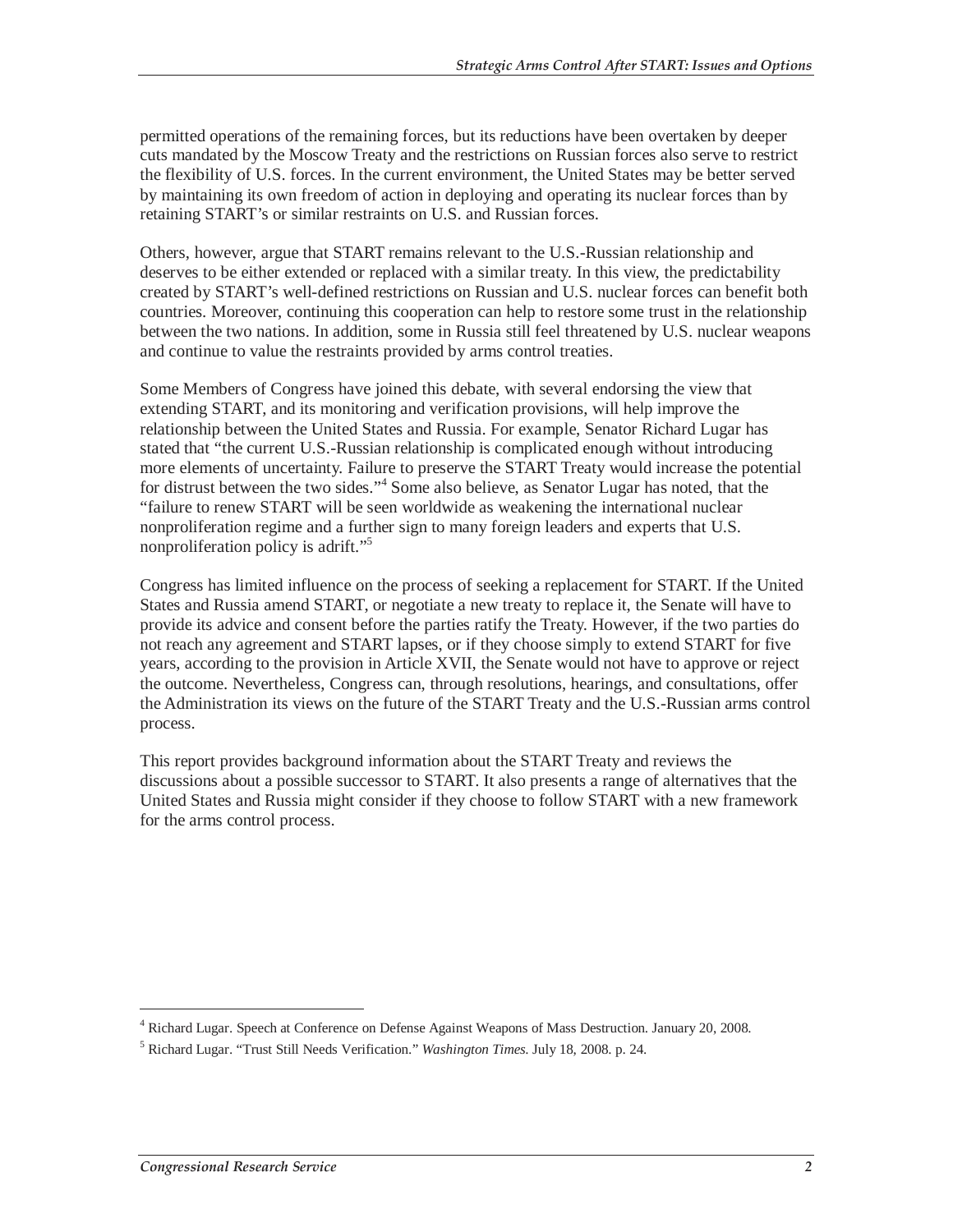## **The START Treaty6**

## **Key Provisions**

### **Central Limits**

START limits long-range nuclear-capable delivery systems—land-based intercontinental ballistic missiles (ICBMs), submarine-launched ballistic missiles (SLBMs), and heavy bombers—in the United States and the four states of the former Soviet Union. The Treaty limits both the number of delivery systems and the number of warheads carried on these systems. As **Table 1** below indicates, each side can deploy 6,000 "attributed" warheads on no more than 1,600 ballistic missiles and heavy bombers, with no more than 4,900 attributed warheads on land-based and submarine-based ballistic missiles.

| TADIE T. CENTRAL ENTIIUS IN STAINT                 |                                |
|----------------------------------------------------|--------------------------------|
| Deployed Strategic Nuclear Delivery Vehicles       | 1,600                          |
| Heavy ICBMs                                        | 154                            |
| Accountable Warheads on Deployed Delivery Vehicles | 6,000                          |
| <b>Ballistic Missile Warheads</b>                  | 4,900                          |
| Warheads on Heavy ICBMs                            | 1.540                          |
| Warheads on Mobile ICBMs                           | 1.100                          |
| <b>Total Ballistic Missile Throwweight</b>         | 3.600 metric tons <sup>a</sup> |

#### **Table 1. Central Limits in START**

**Source:** U.S. Department of State, Text of the Strategic Offensive Reductions Treaty. http://www.state.gov/t/ac/ trt/18535.htm.

a. This is around 54% of the amount of throwweight deployed on Soviet missiles when the treaty was signed.

Within the aggregate limits on ballistic missile warheads, START also limits each side to no more than 1,540 warheads on heavy ICBMs, which are defined as those with a throwweight greater than 4,350 kilograms, and 1,100 warheads on mobile ICBMs. These two limits are an added effort to restrain forces that the United States feared would provide the Soviet Union with an avenue to exceed the warhead limit. The United States had long sought to use the arms control process to limit, or eliminate, the Soviet monopoly on heavy ICBMs because it believed that the Soviet Union could expand the capabilities of these missiles by deploying them with more or higher yield. The United States did not have any ballistic missiles of this size, and had no plans to develop or deploy them. The Soviet Union initially resisted U.S. pressures to limit these missiles, but eventually agreed to halve their force of 304 SS-18 ICBMs, each of which was deployed with 10 warheads, under START.

As the START negotiations proceeded through the 1980s, the United States also grew concerned about the Soviet deployment of ballistic missiles on mobile launchers. The Soviet Union had

 $6$ The full text of the Treaty and its many annexes is available at the U.S. State Department website: http://www.state.gov/t/ac/trt/18535.htm.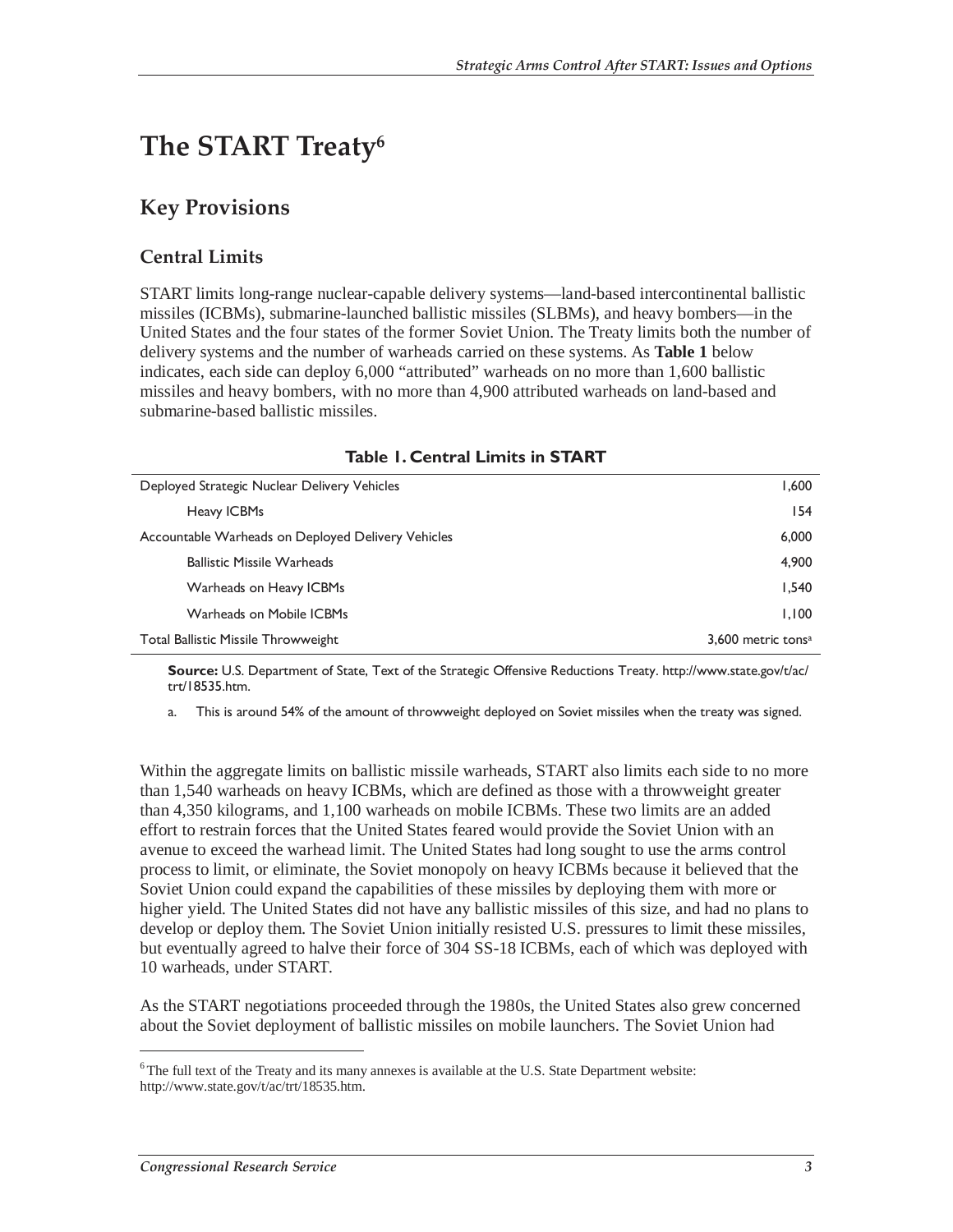begun to deploy single-warhead SS-25 missiles on road-mobile launchers and 10-warhead SS-24 missiles on rail-mobile launchers. The United States considered these missiles both a military and an arms control problem. Because the United States did not think it could locate and track these missiles all the time, it believed it would be difficult to target them during a conflict. Moreover, because the Soviet Union had large land areas where it could operate and conceal these missiles, U.S. negotiators argued that the United States would not be able to monitor mobile ICBM deployments well enough to count the missiles and verify Soviet compliance with the limits in START.

The United States initially proposed that START ban mobile ICBMs, even though it was considering the possible use of mobile launchers for its new 10-warhead Peacekeeper (MX) ICBM and for a prospective small, single-warhead ICBM. But, after the United States and Soviet Union began to consider options for a monitoring and verification regime that might track the numbers of mobile ICBMs, they agreed to limit, rather than ban, these systems. The limited numbers, when combined with location restrictions, notifications prior to movement, data exchanges that identified the numbers of missiles and warheads based at approved locations, and a continuous monitoring regime outside the final assembly facility for one type of mobile ICBM, would help each side count the number of acknowledged mobile ICBMs and complicate efforts to conceal extra missiles or warheads. Even though the United States eventually dropped its plans to deploy mobile ICBMs, it agreed to apply these limits and restrictions to the Peacekeeper (MX) missiles that were deployed in silos.

START also limits the total amount of throwweight on each side's ballistic missiles, to an amount equal to around 54% of the amount of throwweight on Soviet missiles before the Treaty entered into force. Throwweight is the combined weight of the post-boost vehicle, warheads, guidance system, penetration aids, and other equipment found on the front end of a missile. It is considered to be a measure of a missile's destructive capacity because larger missiles with greater throwweight can carry larger or greater numbers of warheads. Hence, this limit was a further effort by the United States to limit the potential for the Soviet Union to add warheads to its missiles in violation of the Treaty's limits. Because Soviet forces deployed when START was signed carried had than three times as much throwweight as U.S. missiles, the United States did not have to reduce its forces to comply with this limit. However, the United States could have exceeded the limit on throwweight if it had deployed new, larger missiles while START remained in force.

### **Counting Rules**

START counts each deployed ICBM and its associated launcher, each deployed SLBM and its associated launcher, and each deployed heavy bomber as a single delivery vehicle under the Treaty limit of 1,600 delivery vehicles. They count regardless of whether they are equipped with nuclear or conventional warheads. They also continue to count under the Treaty limits until the launchers or bombers are eliminated according to the Treaty's detailed elimination procedures. For example, a bomber, such as the B-1, that has been converted to carry conventional weapons continues to count under the Treaty limits. Moreover, an empty missile launcher, either on land or on a ballistic missile submarine, continues to count as if it still holds a missile and the missile still carries the attributed number of warheads, even if the missile system is deactivated or the launcher is converted to another purpose.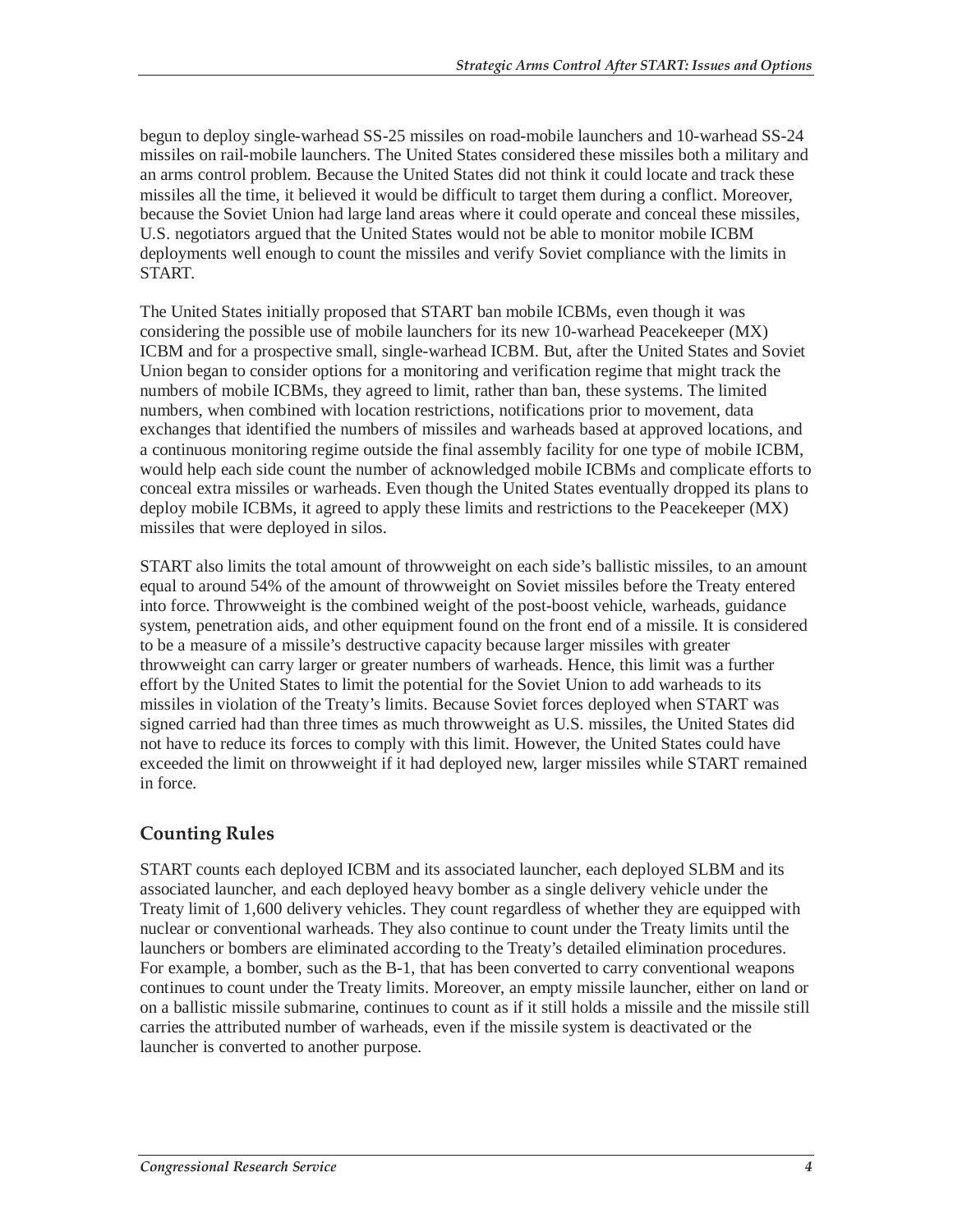The number of warheads *attributed* to each type of missile or bomber is listed in an agreed data base.<sup>7</sup> For the most part, the number of warheads attributed to each type of missile equals the maximum number of warheads that the missile had been tested with and could be equipped to carry when the treaty entered into force. In some cases, however, such as for the U.S. Trident II (D-5) missile, the number of warheads attributed to the missile (8) fell below the maximum number the missile could carry (12). The Soviet SS-18 missile had also been tested with 12 or 14 warheads, but the data base counted it as carrying only 10. The parties adopted this formula of counting delivery vehicles and attributing warheads to each type of delivery vehicle, because, although they sought to reduce warheads, they could not monitor the actual numbers of warheads deployed on the delivery vehicles but could identify and count the large delivery vehicles with their monitoring systems.

The number of warheads attributed to heavy bombers falls far below the maximum number that could be carried on those aircraft. Heavy bombers that are not equipped to carry long-range nuclear-armed air-launched cruise missiles  $(ALCMs)^8$ —such as the U.S. B-1 and B-2 bombers count as only one warhead under the START limits. This number applies even though these bombers can carry at least 16 bombs and short-range missiles. Further, heavy bombers that are equipped to carry ALCMs count as half of the maximum number of weapons they are permitted to carry. START states that U.S. bombers can be equipped to carry up to 20 ALCMs, but they only count as 10 warheads under the Treaty limit of 6,000 warheads. Russian bombers can be equipped to carry up to 16 ALCMs, and count as only 8 warheads under the Treaty limit.

START allows the United States and Soviet Union to reduce the number of warheads attributed to a particular type of ballistic missile through a process known as "downloading." According to the Treaty, each party can reduce the "attributed number" listed in the data base for up to three types of missiles. If they do this, they must then reduce the number of warheads carried on each missile, and if the number declines by more than 2 warheads, they must replace the platform on the missile that holds the warheads, so that it does not have space for the larger number of missiles. This "downloading" process would allow each country to spread its 4,900 ballistic missile warheads among a greater number of missiles. The countries use short-notice on-site inspections to confirm that the number of warheads actually deployed on a particular missile does not exceed the number of warheads attributed to that type of missile in the data base. The United States has taken advantage of this provision with its Minuteman III and Trident II missiles.

Existing types of missiles cannot be deployed with more warheads than the number attributed to that type of missile in the data base. The number in the data base could only increase if the missile were altered to meet the definition of a "new type" of missile. START bans new types of heavy ICBMs. For smaller missiles, it contains an elaborate definition that is designed to allow the parties to distinguish between modified versions of existing ballistic missiles, which would be subject to the warhead attribution numbers already in the data base, and new types, which would receive a new warhead attribution number. During the negotiations, the parties agreed that the definition would reflect changes in missile characteristics such as the propellant used, the number of stages, its length and diameter, and its throwweight, but they differed on the magnitude of the changes that would define a "new type." The United States feared that, with smaller changes, the

 $7$  The most recent data base exchanged among the parties to the Treaty can be found at U.S. State Department, Bureau of Verification, Compliance, and Implementation. START Aggregate Numbers of Strategic Offensive Arms. http://www.state.gov/t/vci/rls/prsrl/2008/110337.htm.

<sup>&</sup>lt;sup>8</sup> Long-range nuclear-armed air-launched cruise missiles are those with a range of more than 600 kilometers.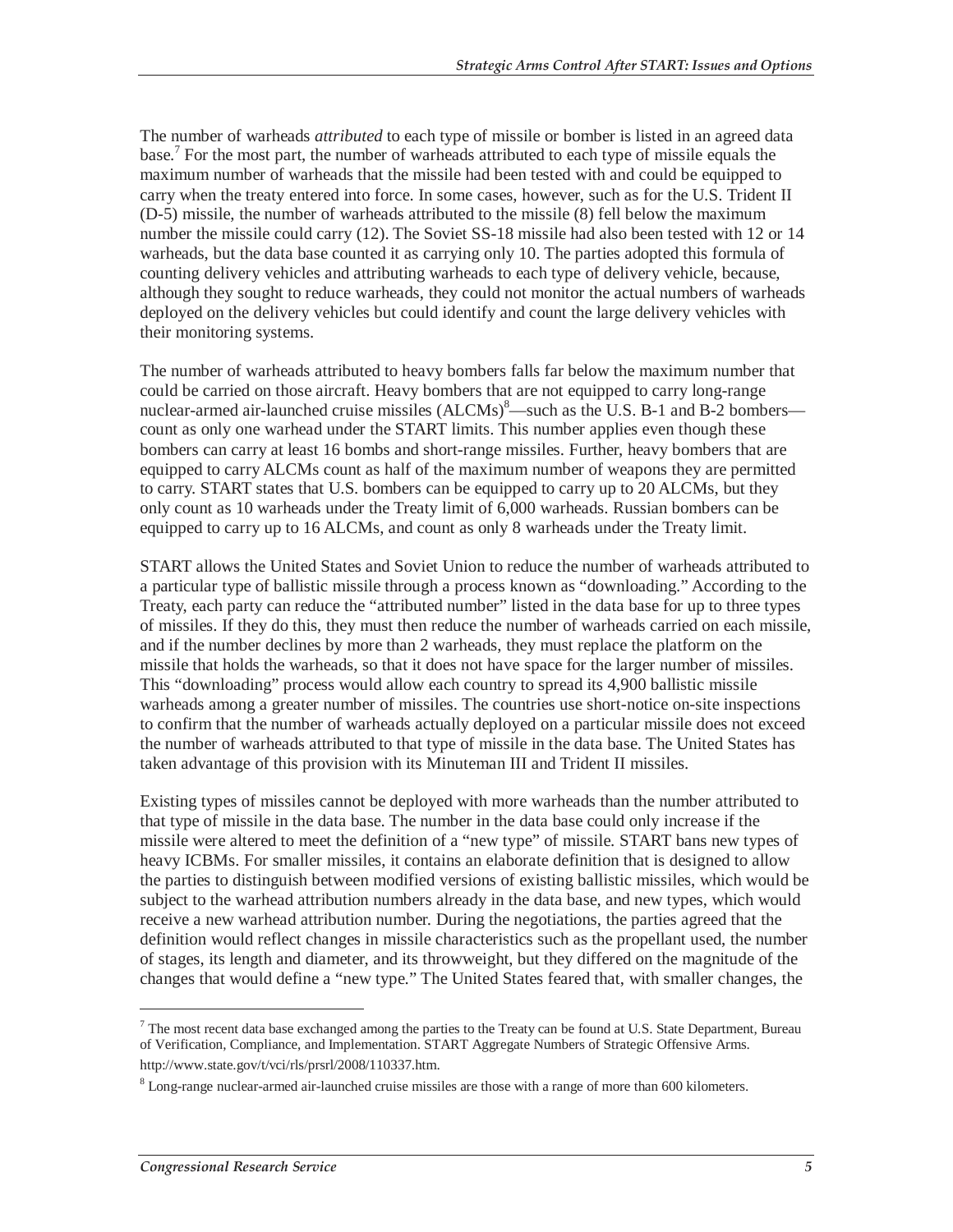Soviet Union would be able to have a missile that was virtually identical to an existing missile declared a new type with a greater number of warheads, and then might secretly backfit the older version with more warheads, as well. This was one of the last issues resolved in the START negotiations.<sup>9</sup>

### **Collateral Constraints**

START contains detailed definitions of the items and activities limited by the treaty. The parties have also been required to exchange copious amounts of detailed data on the technical characteristics of the treaty-limited items. The Treaty mandates that the parties locate all strategic forces limited by the Treaty at "declared facilities" which include production, assembly, testing, storage, maintenance, deployment, and elimination facilities. It outlines detailed notifications that must be provided and procedures that must be followed when items move from one location to another. It further defines detailed procedures that the countries must follow when they eliminate weapons limited by the Treaty, or close down facilities that had once housed these items. Designed to reduce ambiguities and minimize the opportunities for dispute, these details provide the "foundation" for the Treaty's verification regime by drawing sharp distinctions between permitted and prohibited forces and activities.

## **Monitoring and Verification**

Verification is the process that one country uses to assess whether another country is complying with an arms control agreement. To verify compliance, a country must determine whether the forces and activities of another country are within the bounds established by the limits and obligations in the agreement. Treaty language forms the core of the verification regime: it describes the limits and obligations the countries must observe and allows them to identify the forces and activities that comply with the terms of the Treaty. The identification of compliant activities also helps a country focus on what it should look for when it collects information about the other country's forces and activities. No verification regime can ensure the detection of all violations, but the START regime is designed to ensure that parties would have a high probability of detecting militarily significant violations.

The parties to a treaty use a wide variety of means to collect information—or monitor—the forces and activities of the other parties. Some of these monitoring systems, such as overhead satellites, operate outside the territories of the treaty parties. But the parties can also cooperate in providing information by exchanging data, displaying treaty-limited items, and allowing on-site inspections. Once they have collected this information, the parties analyze and refine the raw data to help develop a meaningful picture of each other's forces and activities. They then evaluate the results of the monitoring process, compare the observed forces and activities with the expected forces and activities, and determine whether the other party has complied with its obligations under the terms of the Treaty.

<sup>&</sup>lt;sup>9</sup> The Soviet Union suggested that a 15% change in throwweight would be enough to distinguish a new type of missile, while the United States wanted a throwweight change of 30% and a change in one other missile characteristic. They eventually agreed to essentially split their differences and defined a new types of missile as one with a 21% change in throwweight and at least a 5% change in the length of the first stage. This would make new types of missiles significantly different from existing types.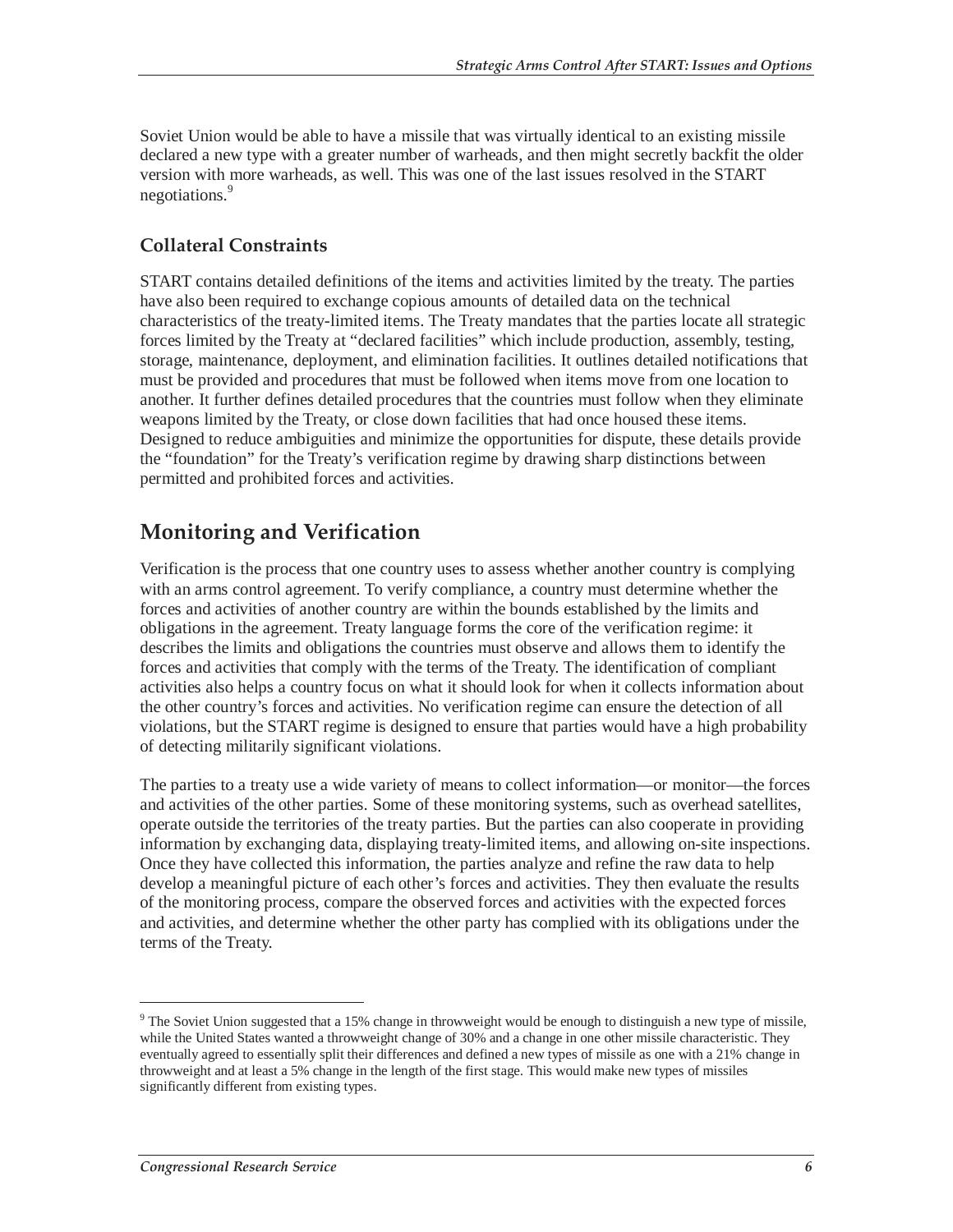To verify compliance with START, each side monitors the numbers and locations of ballistic missiles, launchers and heavy bombers deployed by the other country. To achieve this goal, the countries have had to

- establish the number and location of deployed and stored ballistic missiles and deployed bombers when the Treaty entered into force;
- confirm the technical characteristics of existing types of weapons and establish the measurements for new types of weapons;
- add the number of ballistic missiles and heavy bombers deployed after the treaty entered into force;
- subtract the number of ballistic missiles and heavy bombers eliminated, according to treaty rules, during the life of the treaty;
- track treaty-limited items when they move between declared facilities;
- monitor the armament on permitted systems, to confirm that missiles and bombers are deployed with the numbers and types of warheads permitted by the START data base; and
- monitor ballistic missile flight tests to determine the characteristics of different types of ballistic missiles.

START contains a complex verification regime that is designed to allow the parties to achieve these objectives. Both sides use their own satellites and remote sensing equipment—their National Technical Means of Verification (NTM)—to gather the vast majority of the information each needs to monitor the other country's forces and activities and to determine whether the other country has complied with the limits in START. But the Treaty also contains a number of specific verification provisions that are designed to help the parties gather and confirm the needed information. For example, it bans measures that would interfere with the parties' ability to collect information with their NTM, and requires that they use data exchanges, notifications, and on-site inspections to gather information about forces and activities limited by the Treaty. These measures do not replace monitoring with NTM, but they can add detail to information collected by NTM, enhance a country's confidence in the meaning and reliability of the information, and help deter violations. The Treaty also established the Joint Compliance and Inspection Commission (JCIC), where the parties meet to discuss treaty implementation issues and compliance questions.

#### **Access Measures**

START contains several verification measures that allow the countries' NTM to gain access to information about the other country's treaty-limited forces. These measures include a ban on interference with NTM—for example, the parties cannot interfere with the launch or operation of the other side's satellites—and a requirement that they broadcast telemetry, the technical data generated during missile flight tests over open channels. START also bans efforts to conceal forces and activities from NTM and mandates that the parties display treaty limited items under certain circumstances, so that NTM can confirm their locations and some characteristics.

The ban on data denial during missile flight tests was a particularly important feature of START for the United States. Each nation transmits data, known as telemetry, during its flight tests of ballistic missiles. Even without START, each nation monitored the other's missile flight tests to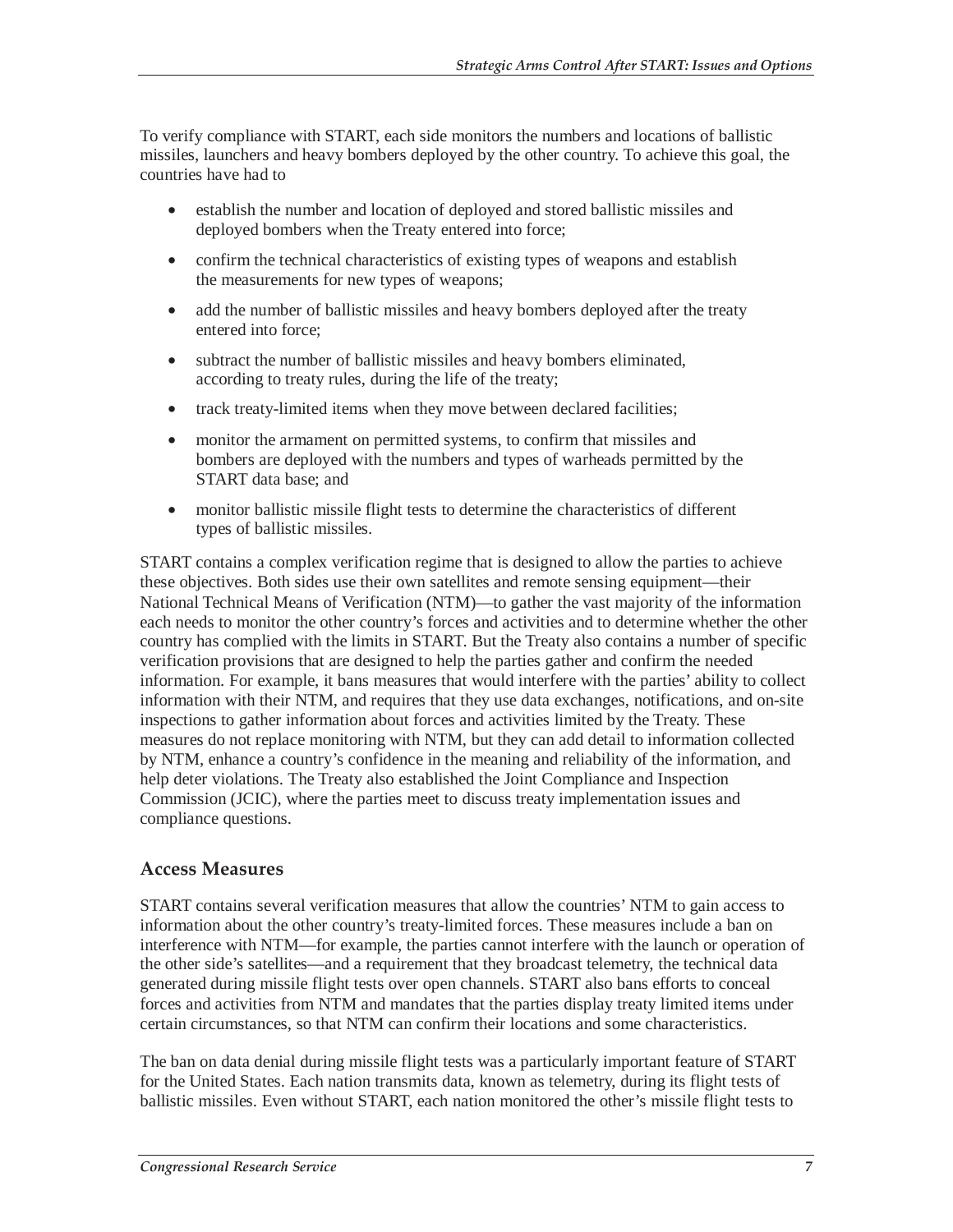gain information about characteristics such as missile throwweight, launch weight, and the number of reentry vehicles releases tested during the flight. The nations could deny each other access to this data by encrypting it and transmitting it in coded form, recording it during the flight and storing it aboard the missile for recovery after the test, or by jamming and otherwise interfering with the other side's receiving instruments. Because the United States believed that this information would be critical to its efforts to monitor Soviet compliance with START, it insisted that the Treaty contain a complete ban on the denial of data generated during flight tests. Not only must the parties broadcast unencrypted data during the tests, they also agreed to exchange the tapes of data recorded during the flight tests.

### **Information Exchanges**

START mandates that the parties exchange detailed information about the numbers, locations, and characteristics of treaty-limited ballistic missiles and heavy bombers. For the most part, this information confirms information that each country collects with its own NTM. It can provide additional details and help the countries interpret ambiguous or incomplete data. The countries have also had to notify each other when they move ballistic missiles or bombers that are limited by the treaty. These notifications help each country monitor the locations of the other side's permitted systems and detect the possible presence of excess or illegal systems.

### **On-site Inspections**

Under START, the United States and Russia have conducted several different types of on-site inspections. They use these inspections to collect information about permitted systems and activities at declared facilities, but they are not permitted to go "anywhere, anytime" in search of treaty violations. These inspections may not provide much new information that is needed to verify compliance with the Treaty, but can confirm and add detail to information collected by NTM and data exchanges. Further, with the short notice available before many of these inspections, a country would find it difficult to hide evidence of a violation at a declared facility.

START has permitted inspections at all the declared facilities that produce, house, and support ballistic missiles and heavy bombers. The countries use these inspections to confirm information about the number of systems located at each facility. They have also viewed treaty-limited items to confirm information about their characteristics; for example, they can use short-notice inspections to confirm that the number of warheads on a missile does not exceed the number attributed to that type of missile in the data base. Each country has also established permanent monitoring systems around a final assembly facility for one of the other country's mobile ICBMs to help them count mobile ICBMs as they enter the force.

Each of the inspections permitted by the START Treaty is governed by complex and detailed procedures that address everything about the inspection process. These procedures outline, among other things, the airports the inspectors can use when they arrive in the country, the amount of notice they need to give before the start of the inspection, the amount of time the host country has to transport the inspectors to the selected site, the types of equipment the inspectors can use, the amount of time that can transpire during the inspection, and the procedures the inspectors and hosts would use to resolve questions that came up during the visit. These procedures and rules are designed to outline the rights and responsibilities of both parties, and minimize any potential conflict that might occur during inspections, but they also can create conflicts and of their own if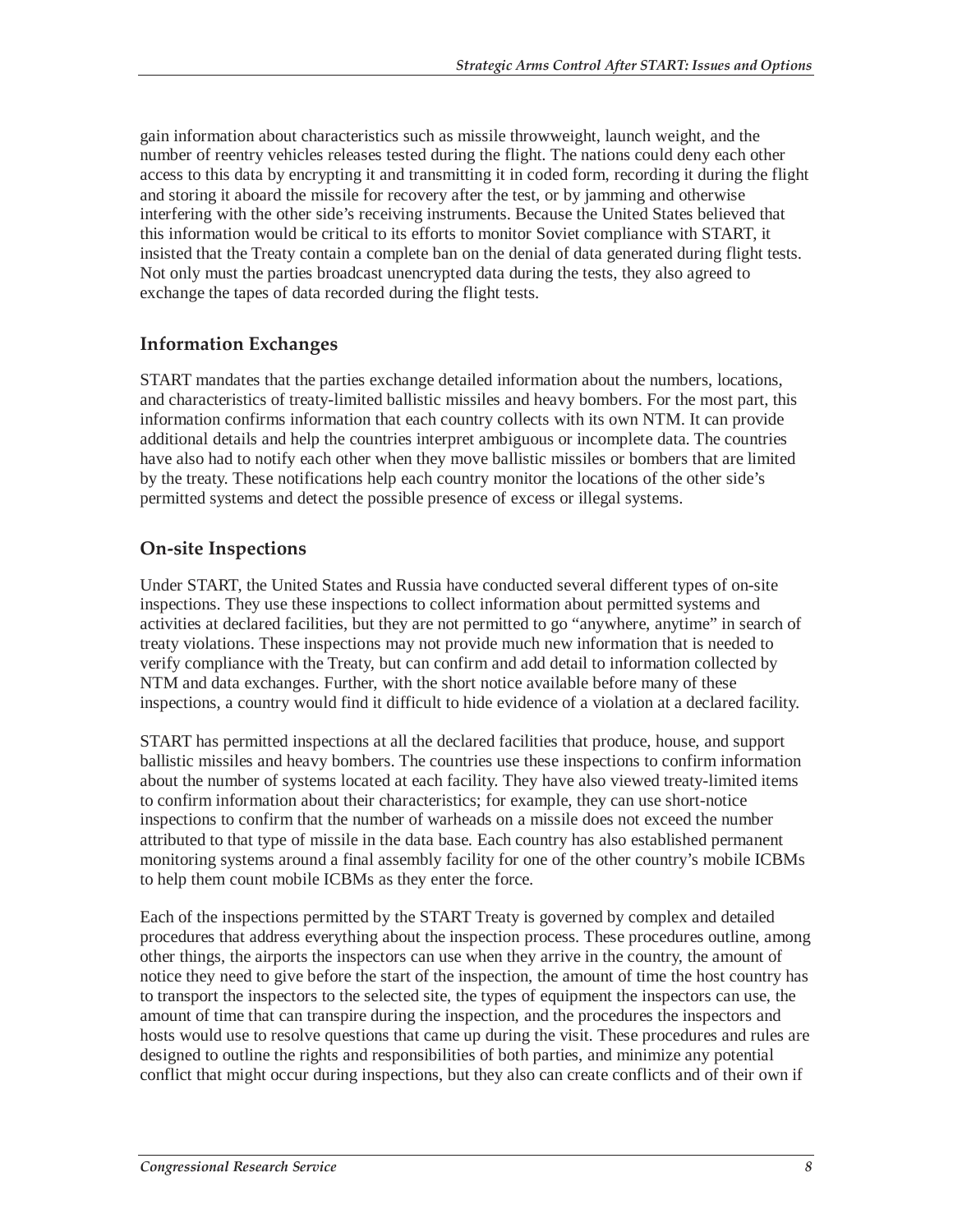questions about procedures come up during the process. Most analysts agree, however, that the START inspection process has had few significant problems over the years.

### **Synergy in Monitoring and Verification**

Each verification provision in START is designed to provide the parties with a distinct source of information about the forces and activities of the other side. They also mesh together in a way that is designed to deter violations and increase confidence in the parties' compliance with the Treaty. For example, much of the data collected during on-site inspections can also be collected by NTM or shared during data exchanges. The inspections essentially confirm expected information. Nevertheless, this redundancy can detect inconsistencies and thereby complicate efforts to hide information and evade Treaty limits. For example, if one party did not notify the other before it moved a treaty-limited item to a different facility, but the other party's NTM detected the movement, the inconsistency might raise questions about whether the first party were trying to hide or conceal an item limited by the treaty. Over time, the START regime has also allowed the parties to collect information that may not be central to the goals of the Treaty but could still add to their understanding of the forces and operations of the other side. Many of the Treaty's supporters argue that this adds confidence and predictability to assessments of the other side's strategic forces.

## **START Implementation**

In September 1990, before START entered into force, the United States had more than 10,500 accountable warheads deployed on nearly 2,250 delivery vehicles.<sup>10</sup> By mid-2008, this number had declined to 5,941 accountable warheads on 1,214 delivery vehicles.<sup>11</sup> Soviet forces had declined from more than 10,000 accountable warheads on 2,500 delivery vehicles in September 1990 to 4,138 accountable warheads on 839 delivery vehicles in mid-2008. All the nuclear warheads from the SS-18 ICBMs and heavy bombers in Kazakhstan had been returned to Russia by May 1995. All the nuclear weapons had been removed from Ukraine's territory by June 1996, and all 81 SS-25 mobile ICBMs had been moved from Belarus to Russia by late November 1996. Ukraine has eliminated all the ICBM silos and heavy bombers that were deployed on its territory. All the parties have also participated in the on-site inspections permitted under the Treaty. They continue to meet, twice each year, in the JCIC. While both the United States and Russia have raised some questions about compliance with the Treaty, both agree that there have been few significant compliance disputes.

## **The Strategic Offensive Reductions Treaty12**

In 2001, during its first year in office, the Bush Administration conducted a Nuclear Posture Review to evaluate the size, structure, and role of the U.S. nuclear arsenal. As a part of that review, the Administration determined that the United States could reduce its strategic forces to

<sup>&</sup>lt;sup>10</sup> U.S. Arms Control and Disarmament Agency Archives. START Data Base, exchanged September 1, 1990.

<sup>&</sup>lt;sup>11</sup> U.S. Department of State. Bureau of Verification, Compliance, and Implementation. Fact Sheet. START Aggregate Numbers of Strategic Offensive Weapons. October 1, 2008.

<sup>&</sup>lt;sup>12</sup> The text of this treaty can be found at U.S. Department of State. Bureau of Verification, Compliance, and Implementation. Treaties and Agreements. http://www.state.gov/t/ac/trt/10527.htm.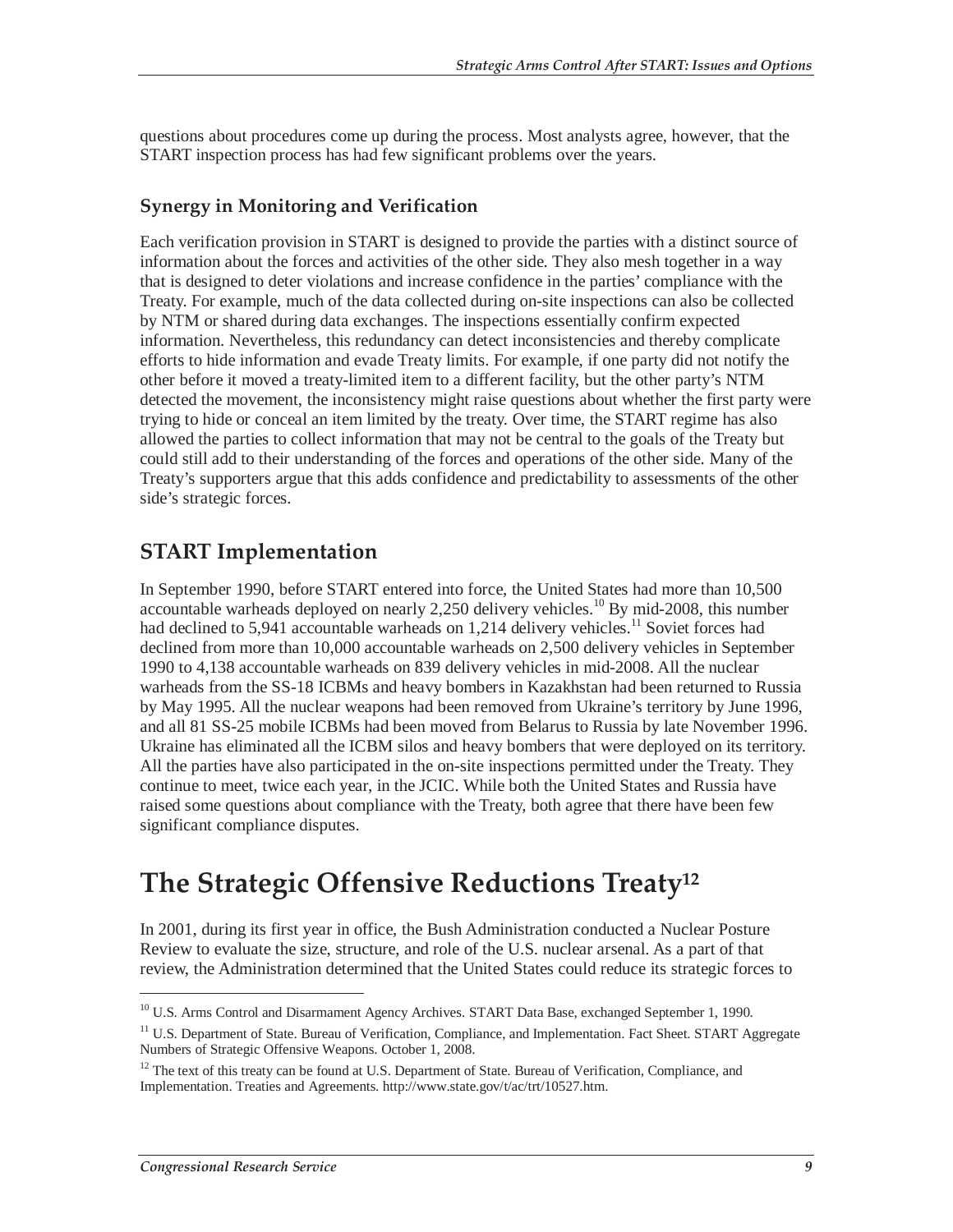between 1,700 and 2,000 "operationally deployed nuclear warheads." During a summit meeting with Russia's President Vladimir Putin in November 2001, President Bush announced that the United States would pursue these reductions unilaterally in the next decade, without signing a formal arms control agreement. President Putin indicated that Russia wanted to use the formal arms control process to achieve deeper reductions in nuclear arsenals, and emphasized that the two sides should focus on "reaching a reliable and verifiable agreement."<sup>13</sup>

Within the Bush Administration, Secretary of State Colin Powell supported the conclusion of a "legally binding" arms control agreement. He apparently prevailed over the objections of officials in the Pentagon who reportedly wanted the United States to maintain the flexibility to size and structure its nuclear forces in response to its own needs.<sup>14</sup> Consequently, the United States and Russia signed the Strategic Offensive Reductions Treaty (also known as the Moscow Treaty) on May 24, 2002. It received the advice and consent of the Senate on March 6, 2003 and the approval of the Russian parliament on May 14, 2003; it entered into force on June 1, 2003.

The Moscow Treaty states that the United States and Russia will reduce their "strategic nuclear warheads" to between 1,700 and 2,200 warheads by December 31, 2012.<sup>15</sup> The text does not define "strategic nuclear warheads" and, therefore, does not indicate whether the parties will count only those warheads that are "operationally deployed," all warheads that would count under the START counting rules, or some other quantity. The text does refer to statements made by Presidents Bush and Putin in November and December 2001, when each outlined their own reduction plans. As a result, the United States and Russia each use their own definition when counting strategic nuclear warheads, and neither uses the START counting rules. The Treaty does not limit delivery vehicles or impose sublimits on specific types of weapons systems. Each party shall determine its own "composition and structure of its strategic offensive arms." In addition, the Treaty does not contain any definitions or descriptions of the types missiles and bombers whose warheads count under the Treaty limits.

In addition, the Moscow Treaty does not contain any monitoring or verification provisions. During the hearings on the resolution of ratification, the Bush Administration noted that the United States and Russia already collect information about strategic nuclear forces under START and during implementation of the Nunn-Lugar Cooperative Threat Reduction Program. At the time, some in Congress questioned whether this information would be sufficient for the duration of the Treaty, since START expires three years ahead of the Moscow Treaty.16 This break in the time lines is one of the primary reasons why many analysts and Members of Congress believe the two sides should at least extend the monitoring and verification provisions in START through the end of the Moscow Treaty.

<sup>&</sup>lt;sup>13</sup> The White House, Office of the Press Secretary. Press Conference. President Bush and President Putin Discuss New Relationship. November 13, 2001.

<sup>14</sup> Jonathan Landay. "Rumsfeld Reportedly Resists Firm Limits on Nuclear Arms," *San Jose Mercury News*. April 27, 2002.

<sup>15</sup> For details on the substance of the Treaty, see CRS Report RL31448, *Nuclear Arms Control: The Strategic Offensive Reductions Treaty*, by Amy F. Woolf.

<sup>&</sup>lt;sup>16</sup> For details, see U.S. Congress, Senate. Committee on Foreign Relations. Hearing. Treaty on Strategic Offensive Reductions. Testimony of Secretary of State Colin Powell. July 9, 2002.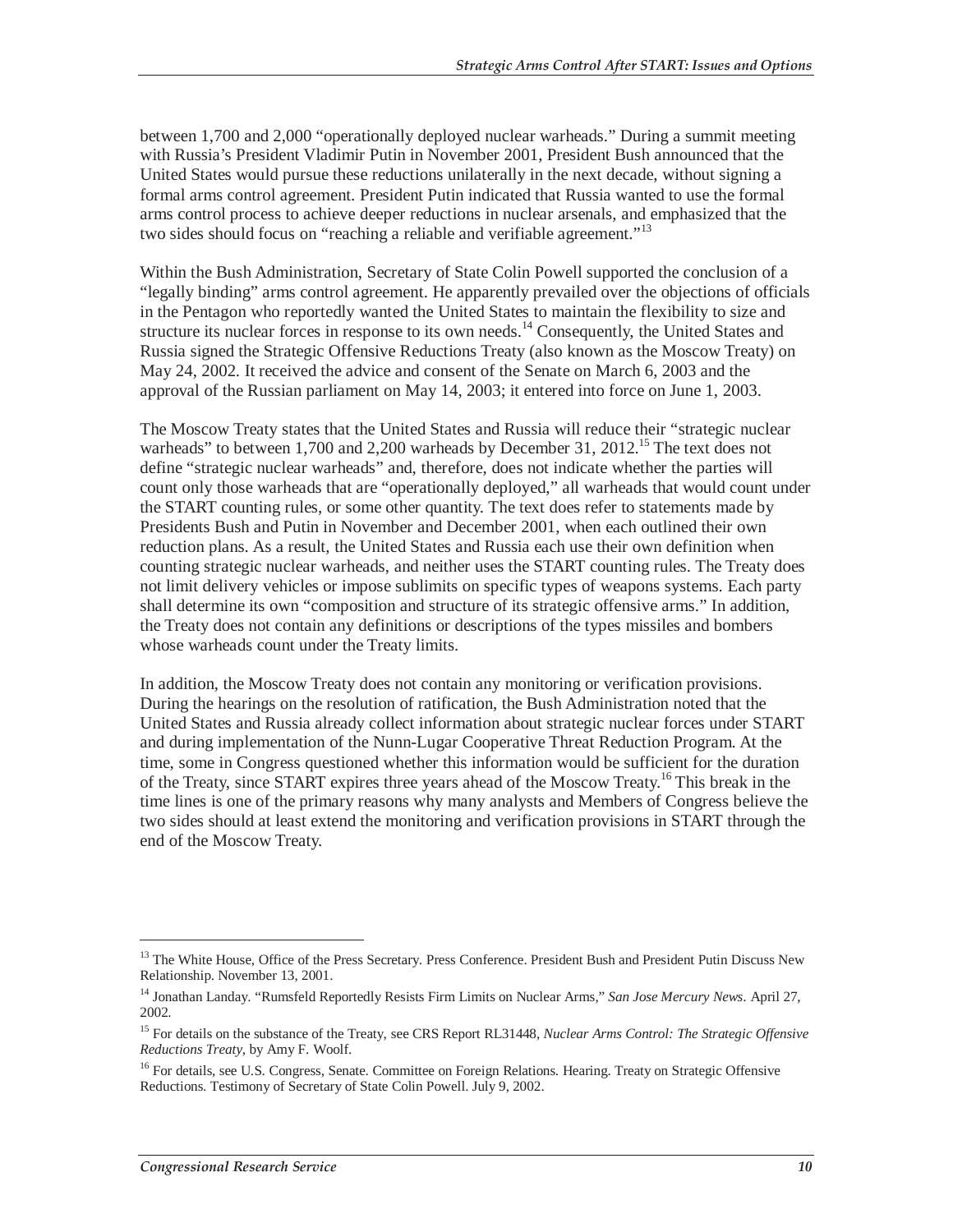## **Preparing for START Expiration**

## **U.S.-Russian Discussions**

In September 2006, U.S. Undersecretary of State Robert Joseph and Russian Deputy Foreign Minister Sergei Kislyak met to initiate a new strategic security dialogue. This dialogue evolved into a series of meetings that addressed a range of issues. START was included, but was not high on the agenda of the meetings. During the first meeting, and at a second one in December 2006, the two sides outlined their goals for the talks. Russia indicated that it wanted to follow START with a new formal treaty that would be "similar in size and complexity to START" and would use many of the same definitions and counting rules as START. Russia also suggested that the two sides establish a regular working group, with meetings chaired at the Assistant Secretary level, to work out the details of this new Treaty. According to a Bush Administration official, the United States had "no appetite for those big, giant documents that try to script every single element of strategic forces."<sup>17</sup> The Administration emphasized that the United States and Russia no longer needed arms control agreements to manage their strategic relationship. The United States also did not want to set up a working group or negotiate a new Treaty to follow START, and preferred to pursue broader "strategic discussions" within a political framework.<sup>18</sup>

In spite of their differences, the United States and Russia agreed that they should continue to implement some of the monitoring and verification provisions in START after the Treaty expired. Russia proposed that they include these verification provisions in a new, legally binding Treaty that would also limit the number of warheads permitted on each side. According to one Russian official, these measures would have to be a part of a legally binding agreement to be permitted by domestic Russian law.<sup>19</sup> The United States, however, argued for a less formal arrangement of transparency and confidence-building measures. These could include voluntary notifications and site visits, but would not contain the detailed procedures and provisions included in START.<sup>20</sup>

Although Undersecretary of State Joseph initially rejected the idea, the two sides did hold a series of meetings chaired at the Assistant Secretary level in search of a possible monitoring and verification agreement. They continued to disagree, however, on whether the verification measures should be voluntary or legally binding, and whether they should be attached to a formal treaty that would also limit the numbers of deployed warheads.

In addition to the periodic meetings at the Undersecretary level (Joseph/Kislyak, then Rood/Kislyak) and the working group meetings at the Assistant Secretary level, the United States and Russia held several high level meetings that addressed the future of U.S.-Russian arms control. For example, Secretary of State Condoleezza Rice met with Russia's Foreign Minister Sergey Lavrov in July 2007. Their formal statement after the meeting said that "The United States and Russia reiterate their intention to carry out strategic offensive reductions to the lowest possible level consistent with their national security requirements and alliance commitments." It

<sup>&</sup>lt;sup>17</sup> Sebastian Sprenger. "Nations to Kick off Initiative Against Nuclear Terrorism Next Week. Separate U.S.-Russian meeting on START expected." *Inside Defense.com*, October 26, 2006.

<sup>18</sup> Nicholas Kralev. "Russia, U.S. to Discuss START." *Washington Times*. March 6, 2007. p. 1.

<sup>19</sup> Wade Boese. "U.S., Russia exploring post-START Options." *Arms Control Today*. May 2007.

<sup>20</sup> Nicholas Kralev. "Russia, U.S. to Discuss START." *Washington Times*. March 6, 2007. p. 1.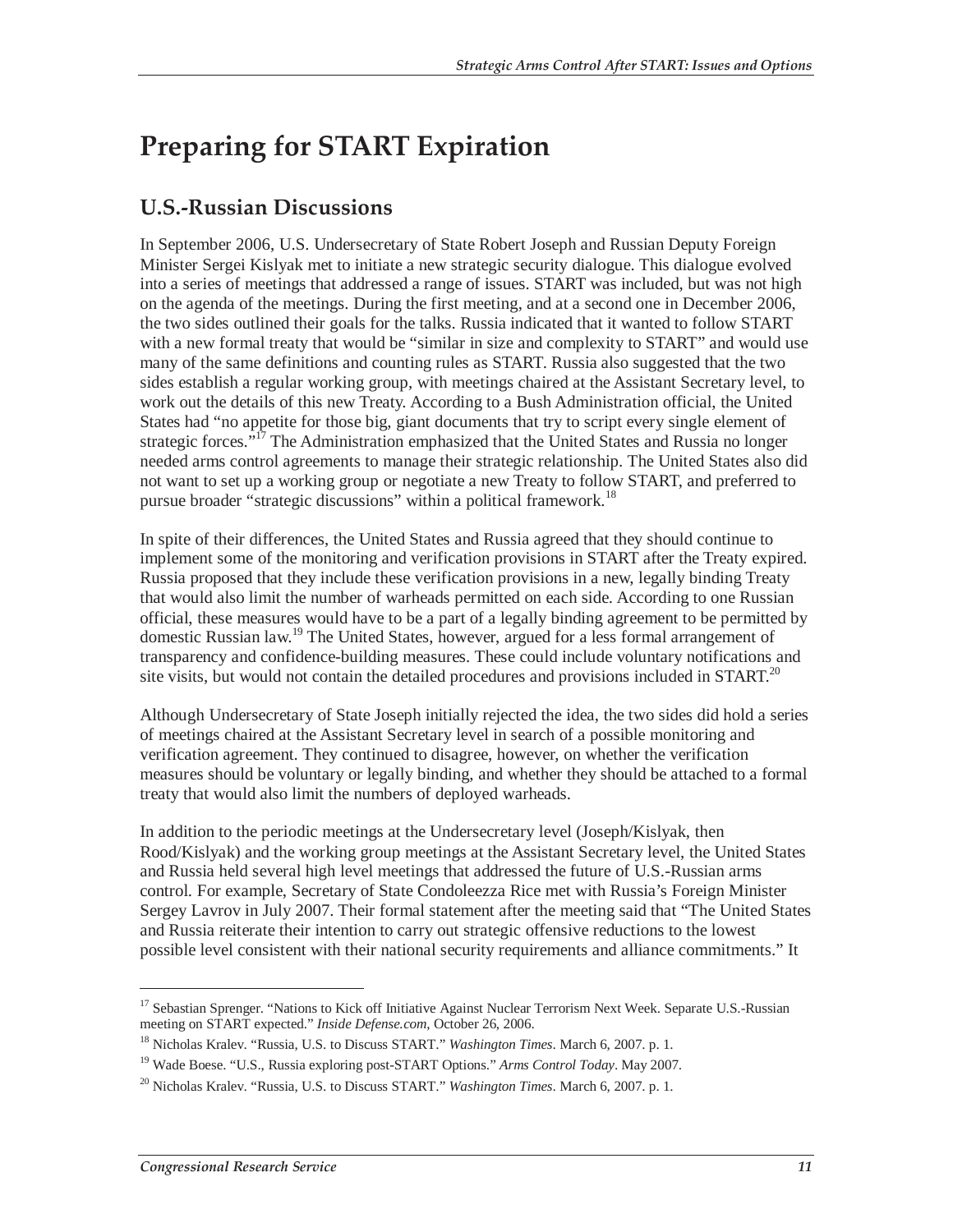added that the "Ministers discussed development of a post-START arrangement to provide continuity and predictability regarding strategic offensive forces.<sup>21</sup> But the United States still did not accept Russia's proposal to pursue a formal Treaty.

The U.S. position began to shift later in 2007. Secretary Rice and Secretary of Defense Robert Gates held joint meetings in Moscow with their counterparts in October, and concluded that, although the United States was still seeking something "far less formal than a major treaty" it might accept, according to Secretary Gates, "a binding agreement" preserving some of START, as long as it was "narrowly focused."<sup>22</sup> Nevertheless, the United States continued to reject a formal treaty that would limit the number of nuclear weapons. When Secretary Gates and Secretary Rice traveled to Moscow to discuss START again in March 2008, Secretary Rice argued the current U.S.-Russian relationship does not require "the kind of highly articulated, expensive limitations and verification procedures that attended the strategic arms relationship with the Soviet Union."<sup>23</sup> Russian officials, however, continued to reject the U.S. proposals for an informal "notification" regime.

Presidents Bush and Putin failed to break this stalemate when they met in Sochi, Russia in April 2008. Although they signed a new Strategic Framework that contained a pledge to enact nuclear weapons reductions "to the lowest possible level consistent with our national security requirements and alliance commitments," they failed to agree on the way forward in their arms control relationship. Russia still wanted to negotiate a Treaty based on the START framework; the United States was only willing to codify some verification measures.<sup>24</sup>

The talks continued through the spring and summer of 2008, although, according to some news reports they were "irregular and unproductive."<sup>25</sup> Some reports suggested that the United States might suspend the talks in response to the Russian incursion into Georgia in August, 2008, but both sides agreed the talks were important enough to continue in September and October.<sup>26</sup> Nevertheless, the two sides remained far apart. Russia was unwilling to recede from its call for a formal Treaty with detailed definitions and counting rules; the United States still preferred a less formal agreement that outlined transparency and confidence-building measures. The United State did, however, recognize that Russia would not permit on-site visits without a formal Treaty, so Washington proposed in October 2008 that the two sides attach an informal transparency regime to a legally binding Treaty that essentially reiterated the limits and declarations outlined in the Moscow Treaty. Russia rejected this proposal. In a speech delivered on October 10, Russian President Dmitry Medvedev said that Russia attaches "exceptional importance to concluding a new, legally binding Russian-American agreement on nuclear disarmament" to replace START. He further noted that "what we need is a treaty and not a declaration," which is a reference to the format used in the Moscow Treaty.<sup>27</sup>

<sup>&</sup>lt;sup>21</sup> U.S. State Department. Office of the Spokesman. Joint Statement by U.S. Secretary of State Condoleezza Rice and Minister for Foreign Affairs of the Russian Federation Sergey Lavrov. July 3, 2007.

<sup>22</sup> Ken Fireman. "Gates, Rice made Last-Minute Offer of New Arms Ideas in Moscow." *Bloomberg News*, October 13, 2007.

<sup>23</sup> Wade Boese. "U.S., Russia at Odds on Key Arms Issues." *Arm Control Today*. April 2008.

<sup>24</sup> Wade Boese. "Bush, Putin Leave Arms Disputes Unsettled." *Arms Control Today*. May 2008.

<sup>25</sup> Wade Boese. "Russia Wants Limits on Prompt Global Strike.*" Arms Control Today*. June 2008.

<sup>26</sup> Wade Boese. "U.S.-Russian Strategic Dialogue in Limbo." *Arms Control Today*. October 2008.

<sup>27</sup> Wade Boese. "Bush Administration Sets Russian Arms Talks." *Arms Control Today*. October 2008.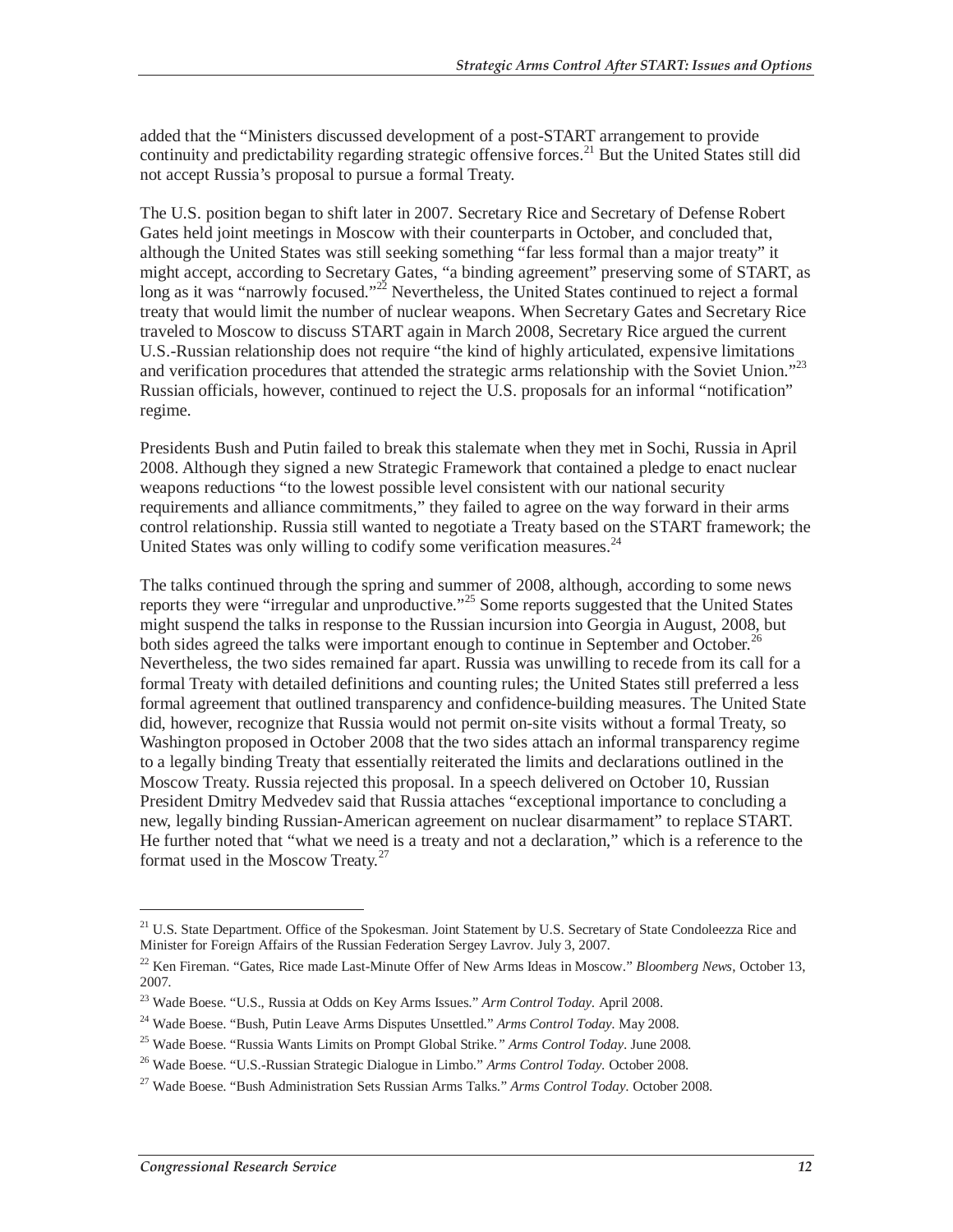The United States and Russia, along with representatives from Ukraine, Belarus, and Kazakhstan, met in the JCIC from November 13 through 21, 2008. This forum provided the venue for the formal meeting, mandated by START, where the parties considered whether to extend the Treaty.<sup>28</sup> They did not reach any agreements during this meeting, other than to note that they were leaving the options open for the Obama Administration. The United States and Russia held one final meeting in their series of strategic security discussions on December 15, 2008; bi-lateral arms control was one of many issues on the agenda.<sup>29</sup> They held extensive discussions about the U.S. draft treaty, but they failed to reach agreement on any of the outstanding issues.

In early March 2009, Secretary of State, Hillary Clinton, met with Russia's Foreign Minister Sergey Lavrov in Geneva. They agreed that the two nations would seek to reach an agreement that would replace START by the end of 2009. They said they would develop a plan with "a very specific set of objectives and responsibilities" that they could present to the nations' presidents before their meeting in early April.<sup>30</sup> In April, after their meeting in London prior to the G-20 summit, Presidents Obama and Medvedev endorsed these negotiations and their goal of reaching an agreement by the end of 2009. In a statement issued after their meeting, they said they were instructing their negotiators to begin talks immediately and to report their results before the presidents met again in July 2009.<sup>31</sup> They indicated that the subject of new agreement "will be the reduction and limitation of strategic offensive arms"; that they would seek to reduce their forces to levels below those in the 2002 Moscow Treaty; and that the new agreement would "mutually enhance the security of the Parties and predictability and stability in strategic offensive forces, and will include effective verification measures drawn from the experience of the Parties in implementing the START Treaty."<sup>32</sup>

### **U.S. and Russian Proposals**

Neither the United States nor Russia believes the two parties should extend the START Treaty. Neither wants to continue to implement all the monitoring and verification provisions included in START; the lengthy and highly detailed lists of procedures and requirements have proven costly and complicated. In some cases, these details were designed to address concerns about the potential for cheating and evasion that no longer exist in the current environment. Moreover, as is noted below, some of the limits and restrictions have begun to interfere with ongoing weapons programs for both nations. A simple extension of START would not reduce these pressures, and, unless the parties could agree on a new Treaty, could remain in force for five years.

31 The White House, Office of the Press Secretary, *Joint Statement by President Dmitriy Medvedev of the Russian Federation and President Barack Obama of the United States of America*, April 1, 2009.

<sup>&</sup>lt;sup>28</sup> U.S. Department of State. Bureau of Verification, Compliance, and Implementation. Statement by the United States Representative to the Joint Compliance and Inspection Commission for the Strategic Arms Reduction Treaty. Fact Sheet. November, 21, 2008.

<sup>&</sup>lt;sup>29</sup> U.S. Department of State. Office of the Spokesman. "Acting Under Secretary for Arms Control and International Security John C. Rood To Travel to Moscow for Bilateral Strategic Security Dialogue Talks." Media Note. December 12, 2008.

<sup>30</sup> Nicholas Kralev, "U.S., Russia aim to Cut Nukes," *The Washington Times*, March 9, 2009, p. 9.

http://www.whitehouse.gov/the\_press\_office/Joint-Statement-by-President-Dmitriy-Medvedev-of-the-Russian-Federation-and-President-Barack-Obama-of-the-United-States-of-America/

<sup>&</sup>lt;sup>32</sup> The White House, Office of the Press Secretary, *Joint Statement by Dmitriy A. Medvedev, President of the Russian Federation, and*, April 1, 2009, http://www.whitehouse.gov/the\_press\_office/Joint-Statement-by-Dmitriy-A-Medvedev-and-Barack-Obama/.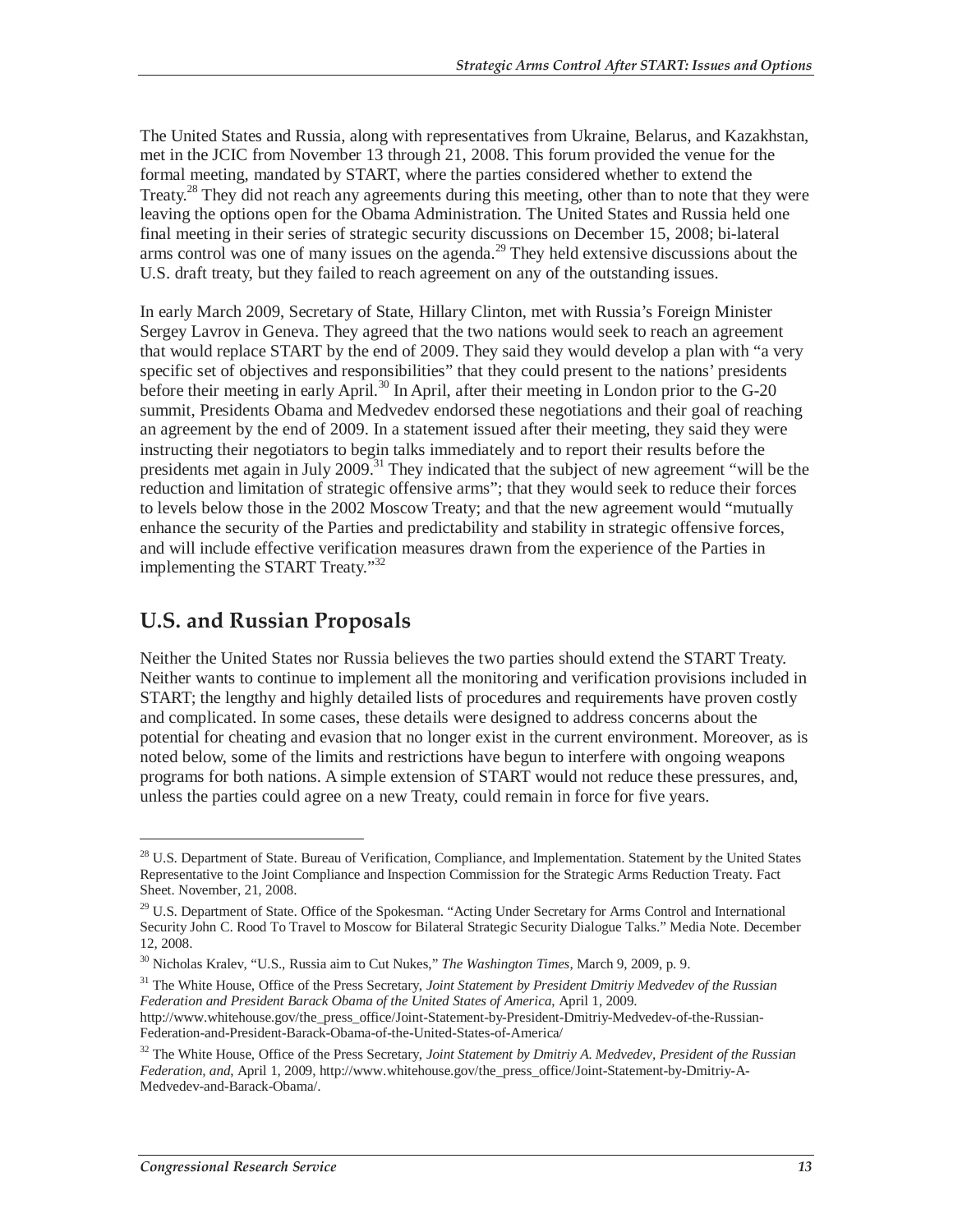### **Russian Proposals**

In a speech to Russian diplomats in June 2006, then-President Vladimir Putin proposed that the United States and Russia begin negotiations to replace START with a new Treaty.<sup>33</sup> Since then, Russia has consistently and repeatedly insisted that the two sides replace START with a treaty that would not only reduce each side's strategic offensive forces to 1,500 warheads, but would count the warheads on all deployed delivery vehicles, as START has done.<sup>34</sup> Such an agreement would maintain the predictability and the stability afforded by START, an outcome that would not be possible in the absence of a detailed, legally binding Treaty.<sup>35</sup> The new treaty would not need to keep all the provisions of START, but should preserve "the main systematic structure of the agreement," including limitations on delivery vehicles and warhead deployments.<sup>36</sup>

Reports indicate that Russia would like the new treaty to relax START's requirements for new types of ballistic missiles. As was noted above, START contains a precise definition of the changes needed to have a new missile counted as a "new type." These provisions were designed to prevent Russia from deploying its SS-25 missile with more than one warhead. But Russia has developed the RS-24 missile, a new variant of its single-warhead SS-27 missile, which is, itself, a variant of the SS-25, and it plans to deploy this new missile with three warheads on each missile.<sup>37</sup> Because the missile does not satisfy the Treaty's "new types" definition, it would be limited to a single warhead under START, and a three-warhead version would violate the Treaty. This missile had its third successful test launch in late November 2008, and recent press reports indicate that Russia now plans to deploy this missile in December 2009, as soon as START expires. Russian officials have indicated that this missile is critical to the future of Russia's strategic forces, not only because it can carry up to three warheads, but also because it will incorporate technologies that would allow it to penetrate U.S. ballistic missile defenses.<sup>38</sup>

According to some reports, Russia would also like the new Treaty to ease some of the restrictions that START imposes on mobile ICBMs.<sup>39</sup> Although these restrictions were intended to apply to both parties, the United States has never been affected by them because it never deployed mobile ICBMs. These provisions, including limits on the size of deployment areas, notifications about exercises, and the rights to special on-site inspections after the missiles have dispersed for exercises, were designed to complicate any effort to hide extra missiles within the legal deployments of mobile ICBMs. But they also impinge on the operations of the permitted missiles and add to the costs of operating the systems.<sup>40</sup>

<sup>33</sup> Wade Boese. "Russia Seeks New Nuclear Accord." *Arms Control Today*, September 2006.

<sup>34</sup> Wade Boese. "Arms Issues Divide U.S. and Russia." *Arms Control Today*. September 2007.

<sup>35</sup> Nikolai Sokov, "START I Replacement: The End of Cold War Disarmament." *PONARS Policy Memo No. 418.* Monterey Institute of International Studies. December 2006.

<sup>36</sup> Arms Control Association, *Interview with Sergey Kislyak, Russian Ambassador to the United States*. December, 2008. http://www.armscontrol.org/act/2008\_12/KislyakInterview.

<sup>37</sup> Pavel Podvig. "Why START is Important." *Bulletin of the Atomic Scientists*. July 3, 2007.

<sup>38 &</sup>quot;Russia To Deploy Missile To Counter US Missile Shield Next Year." *London Daily Telegraph.* November 29, 2008.

<sup>&</sup>lt;sup>39</sup> Anatoli Diakov and Eugene Miasnikov. "ReSTART: The Need for a New U.S.-Russian Strategic Arms Agreement." *Arms Control Today*. September 2006.

<sup>40</sup> Nikolai Sokov. "Review of Disarmament Issues in U.S. Russian Relations." James Martin Center for Nonproliferation Studies, Monterey Institute of International Studies. November, 2007.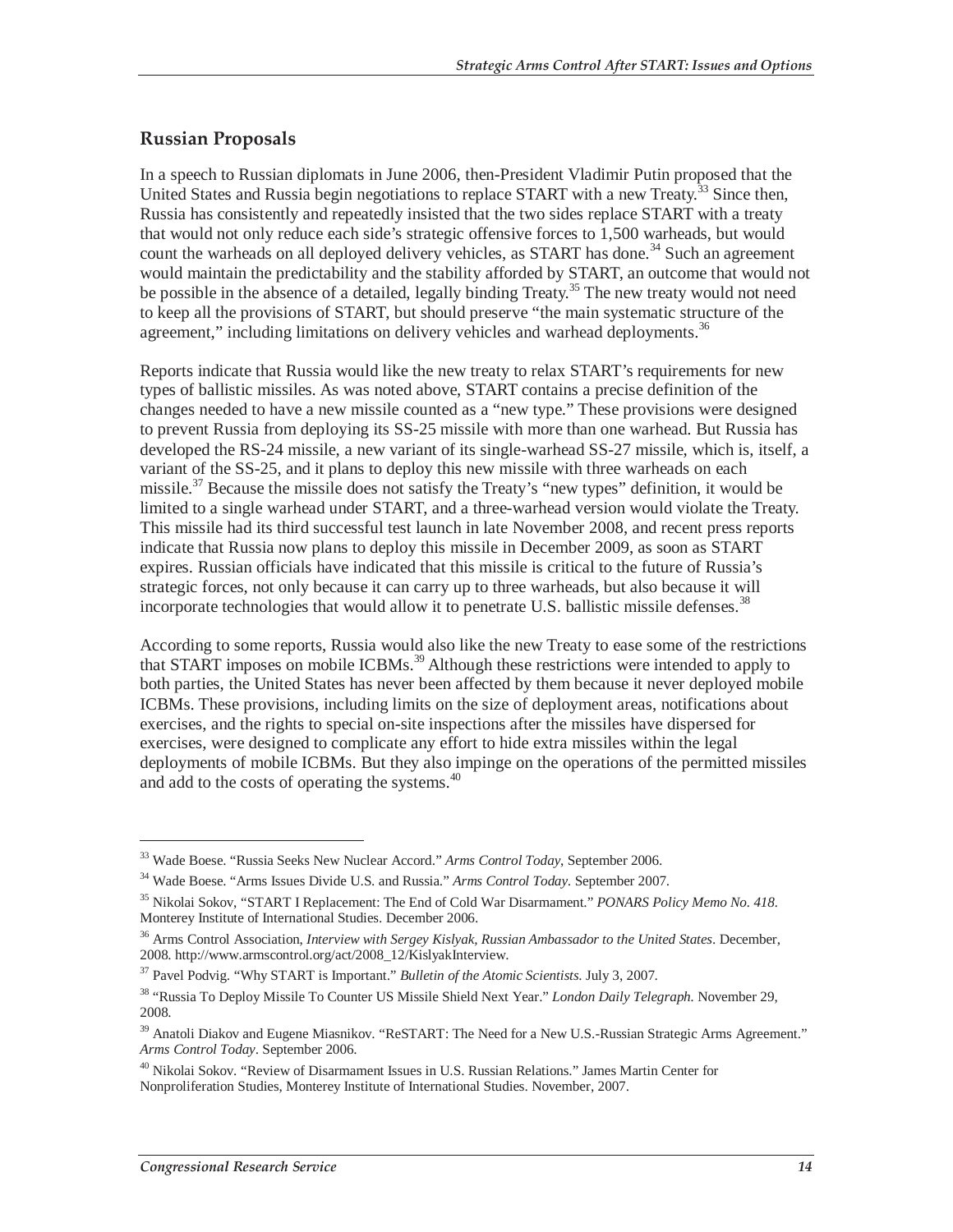Over the years, Russia has also expressed concerns about the U.S. ability to add warheads to its missiles quickly by restoring warheads that had been removed under START's downloading provisions. As a result, it has insisted that the Treaty replacing START limit the number of delivery vehicles each side could maintain in its force. Limiting delivery vehicles and counting all the warheads on these vehicles with START-type counting rules would limit the number of warheads the United States could add to its force in a short period a time. Russia may also insist that a new Treaty require the that United States replace the platforms on all downloaded missiles, instead of just those that have had more than two warheads removed. $41$ 

Russia would like to retain some of START's monitoring and verification provisions, although it would like to make them less costly and cumbersome. For example, the two sides could reduce the numbers of short-notice inspections permitted each year, and replace these inspections with less formal "visits." The parties could also reduce the number of mandatory notifications, which were intended to help each side monitor the numbers and locations of treaty-limited items, and replace them with routine, periodic data exchanges. $42$ 

### **U.S. Proposals**

When U.S. and Russian talks on the future of START began in 2006, the United States expected START to expire and the parties to pursue their own priorities when modernizing and modifying their nuclear forces. However, the participants in the U.S. government were divided on the question of whether to extend START's monitoring provisions. According to some reports, U.S. officials believed the two sides should evaluate whether they even needed to continue to implement these provisions because, even without START, the amount of military cooperation and transparency between them had increased over the years.<sup>43</sup> They further argued that the inspections regime had become too costly and cumbersome for the United States, and could interfere with military operations, without providing certain knowledge about Russian's nuclear forces. Moreover, in the new security environment, the United States no longer needs detailed information about Russian forces; it just needs to understand the general trends and pending changes in force size and structure. Therefore, the two sides need, at most, an informal system with less structured visits and looser inspections.

Others argued that the START regime provides valuable information about Russian forces that is not available elsewhere, while also helping to build confidence and cooperation between the two sides.<sup>44</sup> Further, reports indicate that officials in the U.S. intelligence community have argued that, without START's cooperative monitoring provisions, it will not be able to assess, with confidence, Russia's compliance with the limits in the Moscow Treaty.<sup>45</sup>

While the United States has not identified any of the central limits in START that impinge on its current plans and programs, some officials have expressed concerns that an extension of these provisions, or their inclusion in a new Treaty, could affect future plans, such as the possible

 $41$  Ibid.

 $42$  Ibid.

<sup>43</sup> David Francis. "Arms Expert Calls for START Verification Extension." *Global Security Newswire*. November 8, 2005.

<sup>44</sup> Carol Giacomo. "U.S. to let START nuclear treaty expire." *Reuters*. May 22, 2007. See also, Jonathan S. Landay. "Dispute Delays Arms Control Talks with Moscow." *McClatchy Washington Bureau.* June 18, 2007.

<sup>45</sup> Wade Boese. News Analysis: "The Bush Administration and Verification." *Arms Control Today*, April 2005.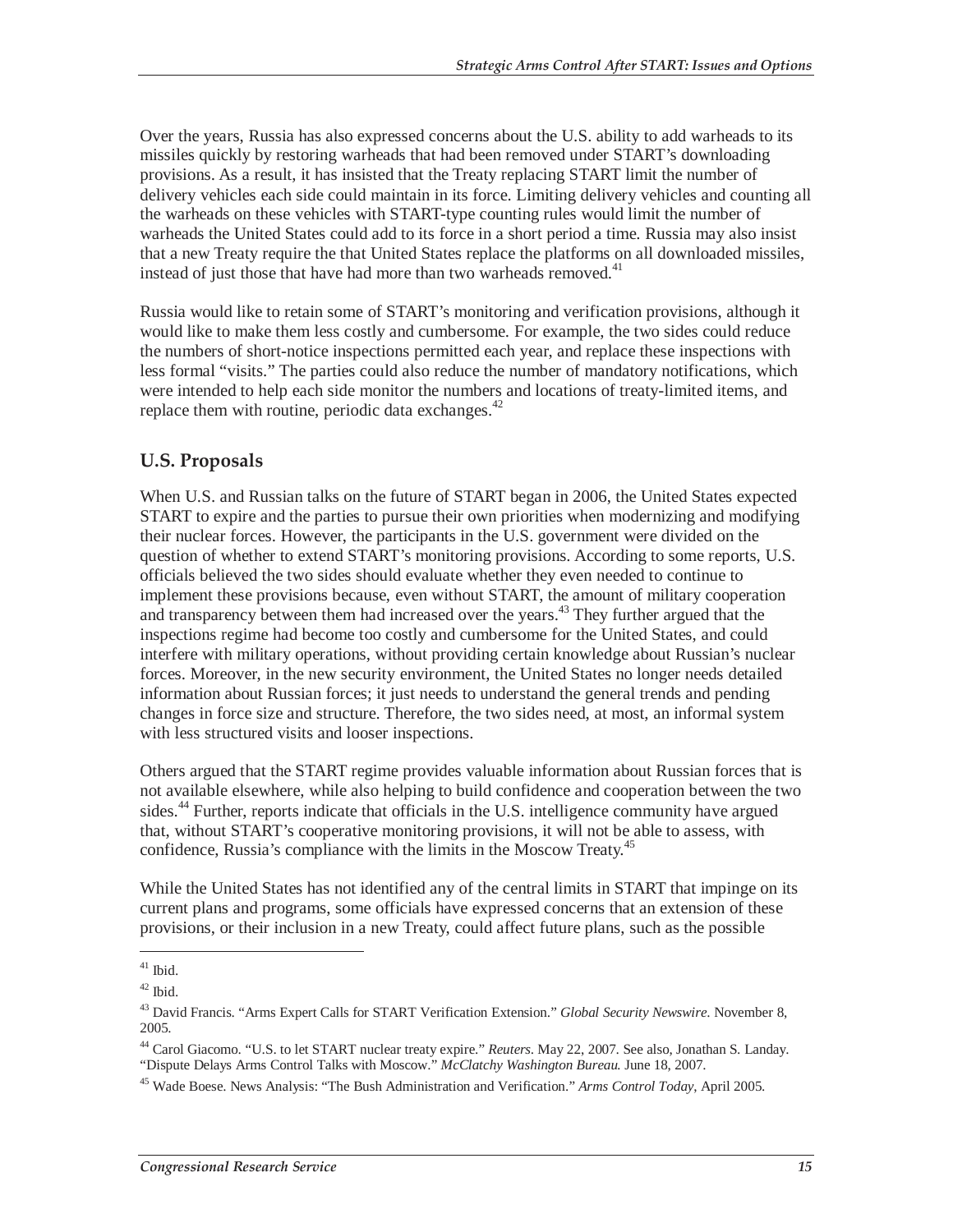deployment of conventional warheads on ballistic missiles and the potential deployment of these conventional missiles at sites that are not listed in the Treaty.<sup>46</sup> This concern has emerged as a major roadblock in the recent U.S.-Russian discussions about what type of treaty should follow START.47 Russia has insisted that the new treaty count the warheads that could be deployed on *all* strategic delivery vehicles, as START did, in part to capture the warheads that could be carried on missiles converted to carry conventional weapons. It wants to count these warheads to limit the U.S. ability to break out of the treaty by converting the missiles back to nuclear warheads.<sup>48</sup> The United States, however, does not want the warheads that could be carried on these missiles to count under the Treaty because it does not want any limits on conventional warheads or any forced trade-offs between numbers of nuclear and conventional warheads.

U.S. officials have also expressed concerns about some of START's monitoring and verification provisions. For example, the Navy has indicated that Russian requests for re-entry vehicle inspections on U.S. ballistic missile submarines can interfere with the scheduled maintenance and operations of the submarines, because the Navy must bring the submarine into port and the missile into a handling facility on the base. The treaty's limits on the number of warheads that can be removed, or downloaded, from Trident submarines might also interfere with the Navy's deployment plans for the future, particularly the United States chooses to remove more warheads from Trident missiles as it continues to reduce the overall number of strategic warheads in its arsenal.

Some in the U.S. government have also argued that START's provisions requiring the exchange of telemetry data during flight tests of ballistic missiles will interfere with U.S. military plans and programs.49 In particular, the United States uses retired Minuteman II ICBMs as target vehicles during tests of its missile defense capabilities. Because these missiles are still limited by the START Treaty, the United States must provide Russia with all the telemetry generated during these flights. Yet, the data from these tests may reveal information not only about the Minuteman II ICBMs but also about the goals of the flight test and the characteristics of the missile defense interceptors. This concern has been a key issue in discussions about whether, and how, the United States and Russia should extend some of START's monitoring provisions.

The Bush Administration eventually proposed that the two sides replace START with a short, legally binding Treaty similar to the Moscow Treaty and a longer, non-binding appendix on transparency and cooperation. This transparency regime would have been far less detailed and complex than START. It would have allowed for informal visits, without the detailed plans and notifications required by START, and probably would have relaxed the telemetry provisions, or at least exempt Minuteman II flights during missile defense tests from the requirement to broadcast and exchange telemetry. Moreover, as is noted above, the legally binding portion of the U.S. proposal would not have contained any of the detailed definitions and counting rules of START; the parties would declare their numbers of deployed warheads, as they do under the Moscow Treaty.

<sup>46</sup> Phil Gardner, Michael George, Vera Lev, and Sandra McMahon. *Extension of the START Treaty?* An SAIC Emerging Issues Project. December, 2005.

<sup>&</sup>lt;sup>47</sup> Walter Pincus. "U.S., Russia Split over Scope of Arms Treaty Follow-up But Concur on Goal, Negotiator Says."<br>Washington Post. December 22, 2008. p. 19.

*Washington Post*. December 22, 2008. p. 19. 48 "Russia Concerned by U.S. Position on START, Deputy Foreign Minister Says. *Interfax*, December 19, 2008.  $49$  Ibid.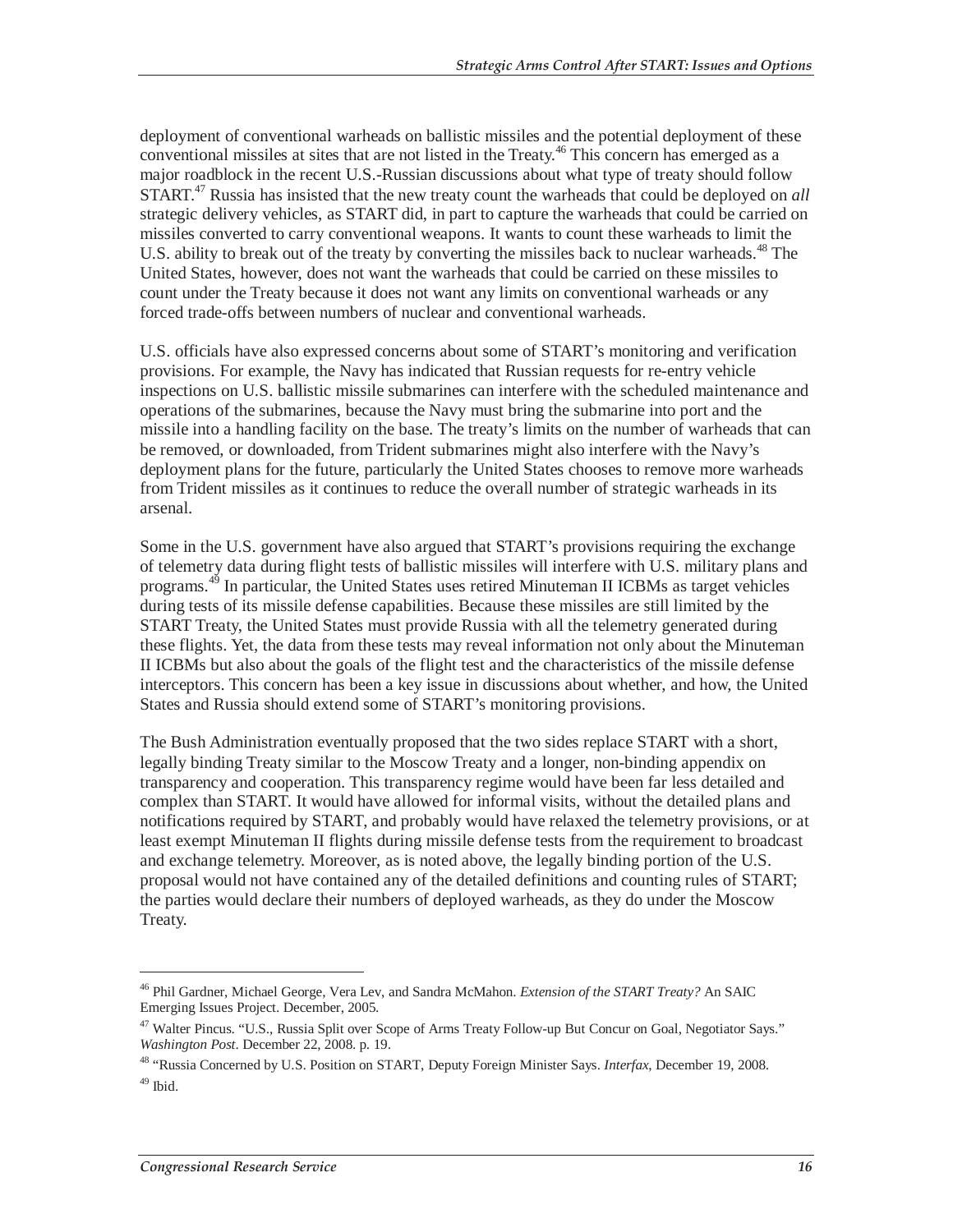As is noted above, the United States and Russia have agreed to resume their negotiations and have pledged to complete a new treaty before START expires. Secretary of State Hillary Clinton offered a preview of U.S. goals for these talks during her nomination hearings, indicating that the Obama Administration would seek to negotiate "deep, verifiable reductions in all U.S. and Russian nuclear weapons, whether deployed or non-deployed, strategic or nonstrategic."<sup>50</sup> The statement issued after President Obama and President Medvedev met in London indicates, however, that the new agreement will focus on strategic offensive weapons, possibly leaving nonstrategic weapons and non-deployed weapons to a later date. It also indicates that the two sides will seek further reductions in their forces. The presidents did not identify a number, but press reports indicate they may consider, in this first agreement, a reduction to 1,500 warheads.<sup>51</sup> Moreover, they stated that the new agreement would "include effective verification measures drawn from the experience of the Parties in implementing the START Treaty." This statement indicates that the Obama Administration is probably willing to include legally binding verification provisions in the formal treaty, in contrast with the Bush Administration's proposal for an informal verification annex. Finally, they stated that the treaty would "mutually enhance the security of the Parties and predictability and stability in strategic offensive forces." While they provided no details, its possible that this clause refers to Russia's interest in using START-type limits and counting rules in the new treaty. While the Obama Administration may not be any more willing than the Bush Administration to adopt START counting rules in a Treaty that limits forces to 1,500 warheads, it may be more willing to accommodate Russia's interest in limiting the U.S. "upload potential."

## **Options for the Future**

The United States and Russia have two distinct issues to consider when they contemplate the future of their arms control relationship. First, what, if anything, should they do within the next year to extend or replace START? And, second, should they seek to negotiate a new treaty to replace the Moscow Treaty before it expires in 2012? Moreover, should the provisions in a new Treaty focus on transparency and confidence-building measures, or should the two nations also seek to impose deeper reductions on their strategic offensive forces?

It may be difficult for the United States and Russia will be able to negotiate and ratify a new Treaty before the end of 2009, even though both sides have said they want to do so. The Obama Administration has not yet named all the senior State Department and Defense Department officials who may craft U.S. policy on arms control and nuclear weapons, develop its negotiating positions for a future arms control treaty; and negotiate and reach agreement on a wide range of issues with Russia. Those who have been named are still moving through the nomination process. Both sides must present the treaty to their legislatures for advice and consent. Senator Lugar has noted that, if a Treaty is to move through the Senate before the end of the year, it must be completed by August 2009. Moreover, during its first year in office, the Obama Administration must conduct a Nuclear Posture Review,<sup>52</sup> which could recommend changes in both U.S. nuclear

<sup>50</sup> Walter Pincus, "Clinton's Goals Detailed," *Washington Post*, January 19, 2009, p. 17.

<sup>51</sup> Peter Baker and Helene Cooper, "U.S. and Russia to Consider Reductions of Nuclear Arsenals in Talks for New Treaty," *New York Times*, April 1, 2009.

<sup>52</sup> The mandate for the new Nuclear Posture Review is contained in the FY2008 Defense Authorization Act. (P.L. 110- 181, Sec. 1070).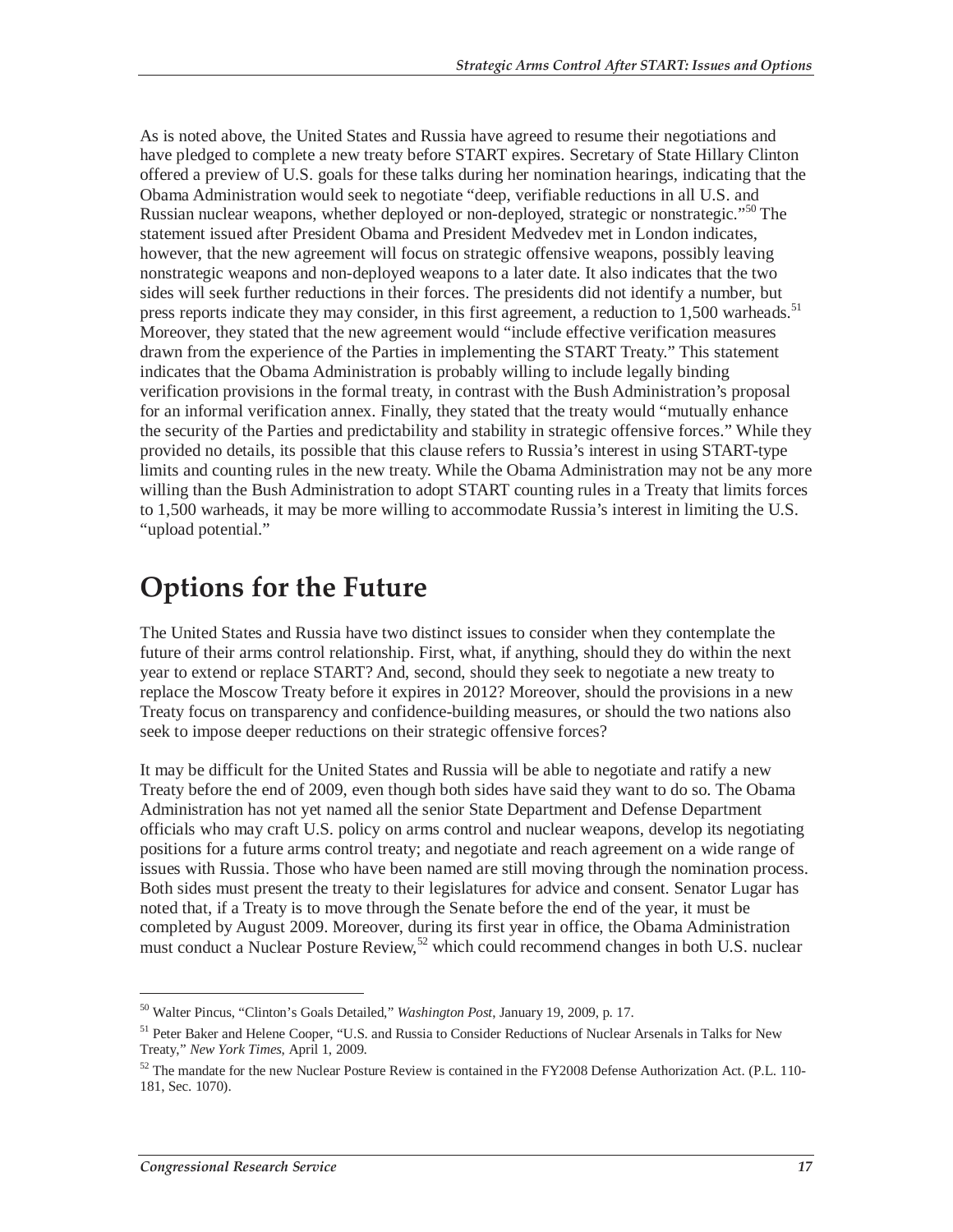weapons policy and the U.S. force structure. These changes could affect U.S. arms control proposals, but the study will not be completed until early 2010.

The United States and Russia could choose from a number of options for the future of their arms control relationship. They could allow START to lapse or they could extend START for five years. They could negotiate a new Treaty, or they could pursue less formal arrangements to manage their nuclear forces. A new Treaty could include further reductions in nuclear weapons, or it could simply establish a transparency regime that called for continued cooperation in monitoring without further reductions in deployed weapons. In their discussions thus far, the United States and Russia have agreed they do not want to extend START, but they have been unable to agree on what kind of arrangement will follow START, in part because they do not agree on the goals they seek to achieve in their discussions. Hence, this paper will review some of the possible goals for the future of the U.S.-Russian arms control relationship before it reviews the range of options.

## **Possible Goals**

### **Improving the U.S.-Russian Relationship**

Many of the public discussions about the future of the U.S.-Russian arms control process focus on whether arms control can help the United States and Russia manage and improve their broader political relationship. As was noted at the beginning of this report, many observers, including some who served in the Bush Administration believe that the U.S.-Russian relationship has evolved to the point where the parties no longer need arms control as a symbol of their cooperation on resolving common security issues. Others, however, including some Members of Congress, believe that START and the arms control process still represent "the foundation of the U.S.-Russian strategic relationship" and a "key basis for trust between the two sides."<sup>53</sup>

### **Supporting Nuclear Nonproliferation Goals**

During the past few years, the public debate over arms control and nuclear weapons has increasingly focused on the role that the U.S.-Russian arms control process can play in furthering broader international nuclear nonproliferation goals. For example, many analysts have argued that a U.S.-Russian agreement to either extend or replace START can demonstrate their commitment to their arms reduction obligations under the Nuclear Nonproliferation Treaty,<sup>54</sup> and can, therefore help strengthen the nonproliferation regime, in general, and help ensure a successful outcome at the 2010 review conference of the NPT. Others, however, argue that the nations who are currently seeking nuclear weapons would not be swayed in their decisions by any steps taken by the United States or Russia, as their nuclear programs derive from their own political and security concerns. Moreover, they note that the United States and Russia have already reduced their Cold-War era nuclear arsenals sharply, without reaping any benefits in their efforts to stem nuclear proliferation.

<sup>53</sup> Senator Richard Lugar. " Trust Still Needs Verification." *Washington Times*. July 18, 2008. P. 24.

<sup>54</sup> Jenifer Mackby ad Edward Ifft. "The End of START." *Special to the Washington Post*, April 20, 2007.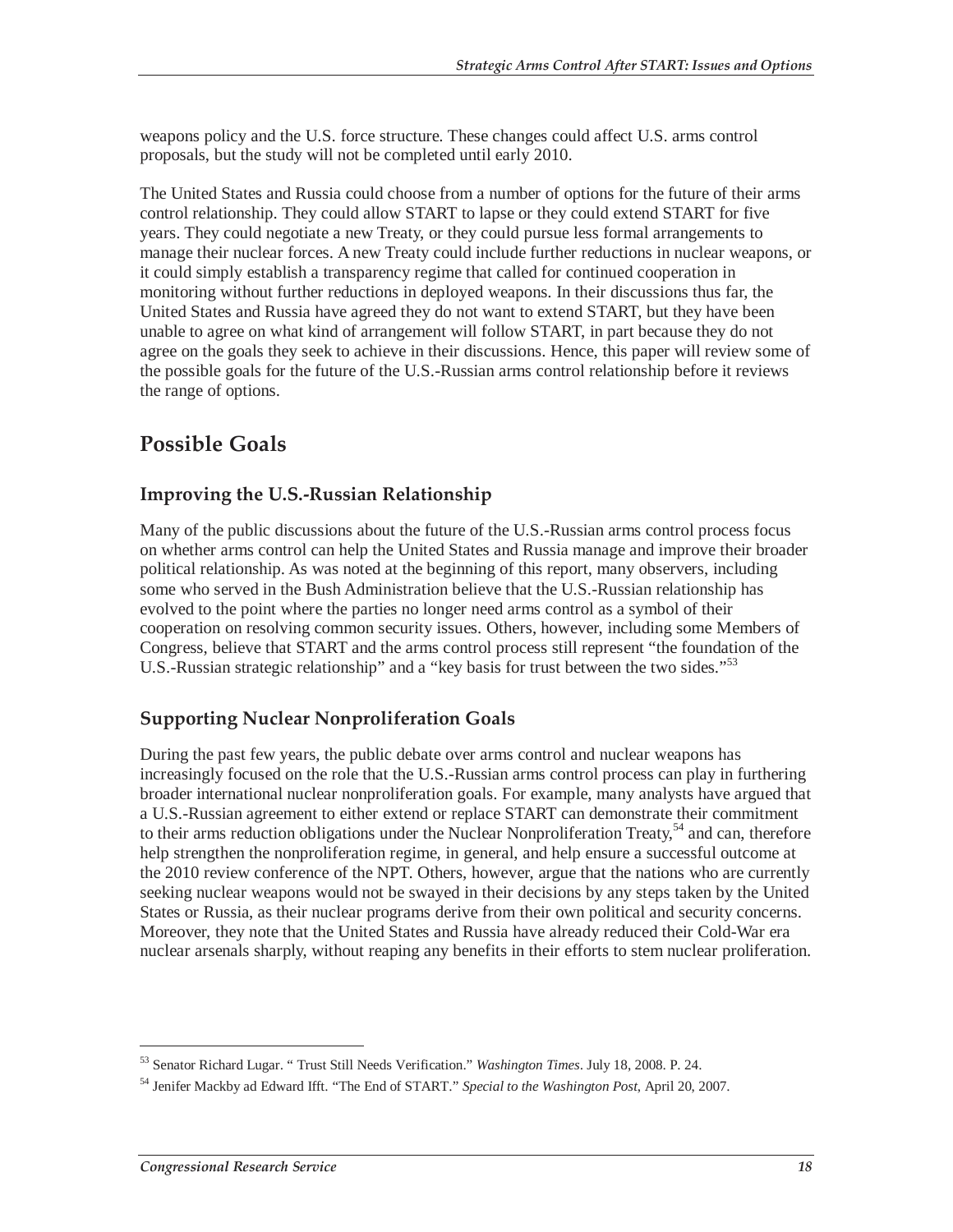### **Restraining Weapons**

Many analysts in the United States and officials in the Bush Administration have argued that, in the current security environment, the United States and Russia no longer need to worry about all the details related to the size or structure of the other side's nuclear forces, they just need to understand the general trends.<sup>55</sup> Both have reduced their forces in recent years and neither needs to fear that the other would attack it with its remaining forces. Therefore, they no longer need to negotiate formal treaties to establish and maintain balance between their two force structures. Moreover, these treaties undermine the flexibility that each nation may need to adjusts its forces in response to future threats from emerging adversaries.

Although Russia recognizes that the relationship between the two nations is not as tense as it was during the Cold War, it still sees threats to its security from U.S. policies and programs. Therefore Russia continues to value arms control measures that restrain U.S. forces because these measures provide both stability between the two sides forces and predictability for Russia when it considers how U.S. forces may evolve.<sup>56</sup>

Many analysts in the United States also believe that the stability and predictability offered by arms control agreements are valuable enough to offset any limits the treaties may create for U.S. flexibility. Some argue that the process of implementing an arms control treaty, with its communication and cooperation, by itself, is important, so that the parties can avoid misunderstandings while they work together to reduce nuclear forces and nuclear dangers. Others, however, emphasize that the actual limits and restrictions in the treaty, as much as the cooperation to implement them, determine the amount of stability and predictability offered by the treaty. They note that the United States and Soviet Union included many of the detailed provisions in START because both wanted to restrain and reduce the nuclear forces of the other side to reduce the threat from those forces, and both agreed to include detailed monitoring and verification provisions so that they could be more confident about achieving the goal of reducing the threat.

### **Promoting Transparency and Cooperation**

Many have argued that, at least in the near-term, the United States and Russia should seek to replace START with a regime that will ensure transparency and build confidence, even if it does not mandate deeper reductions in nuclear weapons.<sup> $57$ </sup> This type of agreement will ensure that some form of monitoring and verification provisions remains in place after START expires and while the Moscow Treaty remains in force. A confidence-building regime can foster cooperation between the two sides even if the data it provides is not needed to verify compliance with an arms control Treaty. As one observer has noted, START "forces the United States and Russia to communicate," and to interact in ways that can build trust between them.<sup>58</sup> Therefore, an

<sup>55</sup> Jonathan S Landay. "Dispute Delays Arms Control Talks with Moscow." *McClatchy Washington Bureau*. June 18, 2007.

<sup>56</sup> In a recent interview with the Arms Control Association, Russia's Ambassador to the United States, Sergey Kislyak, who, as Deputy Foreign Minister participated in talks on the future of START, stated that "the mutual constraints provided for in START should not be lost because they do provide stability and are one of the important things that also should be preserved and should not be discarded." See, Arms Control Association, *Interview with Sergey Kislyak, Russian Ambassador to the United States*. December, 2008. http://www.armscontrol.org/act/2008\_12/KislyakInterview. 57 Edward Ifft. "The Future of START." June 11, 2007.

<sup>58</sup> Pavel Podvig. " Why START is Important.*" Bulletin of the Atomic Scientists*. July 3, 2007.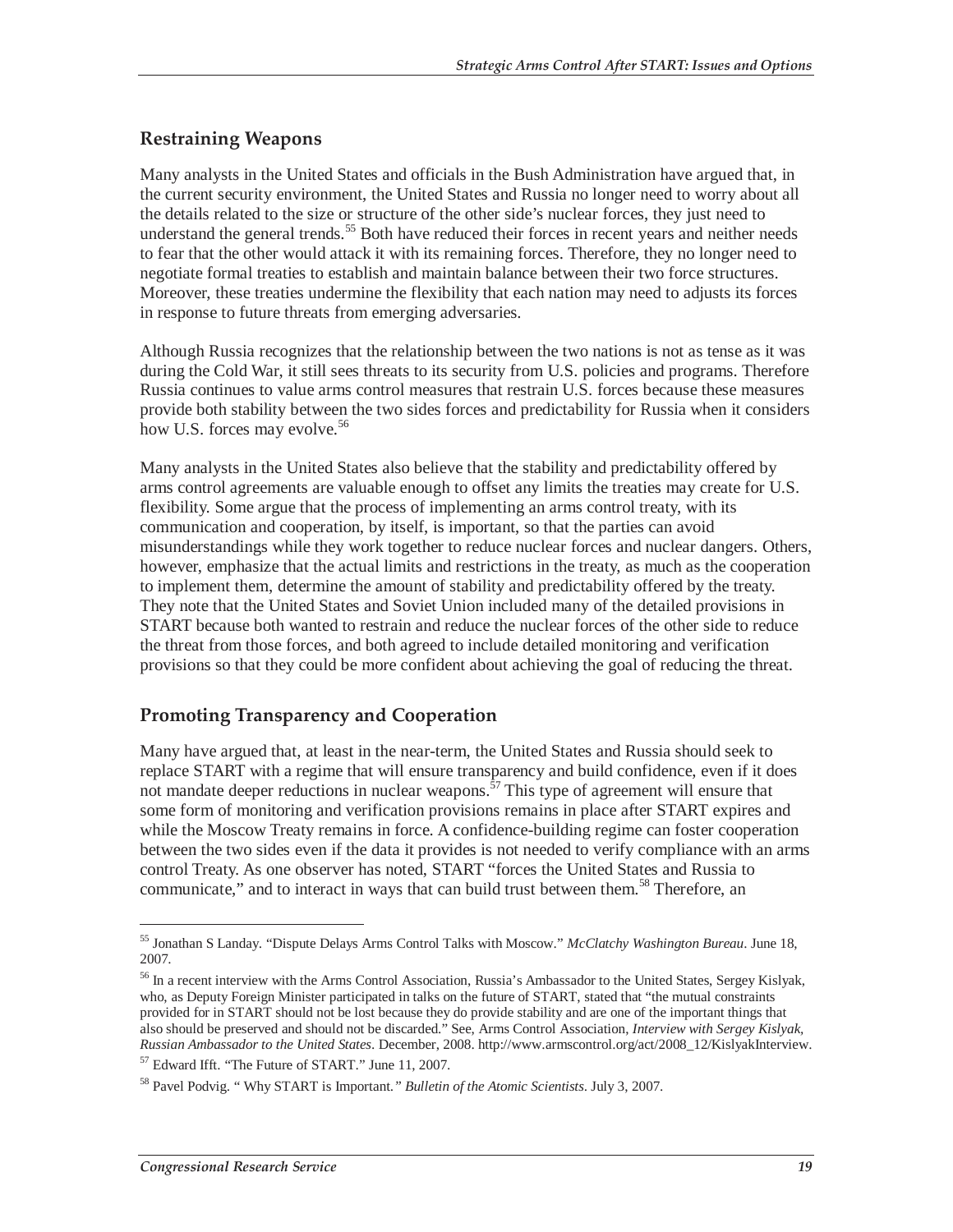agreement that allowed the parties to continue with data exchanges, notifications, and some inspections, even without further reductions, could prove valuable.

Some argue that the United States and Russia can promote transparency and continue their cooperation without signing a formal arms control agreement. They note that the two sides will continue to cooperate on reducing nuclear dangers through the nonproliferation and threat reduction programs that the United States funds to improve security and eliminate weapons in Russia. These efforts can be bolstered by informal visits to weapons deployment areas and storage facilities. Moreover, some have argued that the formal monitoring and verification provisions in START can create tensions and undermine cooperation with their rigid requirements and stringent rules, which do not allow the parties to adapt their activities when conditions change. $59$ 

### **Scope**

### **Reductions vs. Transparency**

Some analysts have argued that START provides the United States and Russia with the framework they could use to move quickly to negotiate a comprehensive agreement that would both reduce forces below the Moscow Treaty limits and outline a wide-ranging monitoring and verification regime.<sup>60</sup> This approach would not only satisfy Russia's preference for pursuing deeper reductions in a follow-on to START in the near-term, but would also allow the United States and Russia to demonstrate bold leadership to the international community in the months before the 2010 NPT Review Conference. The two sides may not have time to complete an agreement with deep reductions in it before START expires, but an interim agreement, with lesser reductions, could still advance the arms control agenda by highlighting their commitment to pursue further reductions in the future. This approach is similar to the one outlined by Presidents Obama and Medvedev during their meeting in April 2009, where they pledged to achieve new and verifiable reductions "in a step-by-step process."

On the other hand, some have argued that a shorter, less detailed document, like the Moscow Treaty, might be sufficient to foster communication and cooperation. Even without specific definitions and restrictions, such a document can still demonstrate the parties' intent to reduce nuclear arms. Further, with fewer detailed restrictions, both sides would be able to maintain the flexibility they might need to alter their forces to meet unanticipated changes in the international security environment. Moreover, the negotiations could probably proceed more quickly than those that sought to produce a lengthy, detailed treaty. The United States and Soviet Union took seven years to negotiate START, but the United States and Russia completed the Moscow Treaty in less than a year.

### **Linkages**

-

The START Treaty limits only strategic offensive delivery vehicles and the warheads carried by those forces. But the history of U.S.-Soviet arms control negotiations is full of examples where

<sup>59</sup> Phil Gardner, Michael George, Vera Lev, and Sandra McMahon. *Extension of the START Treaty?* An SAIC Emerging Issues Project. December, 2005.

<sup>60</sup> Daryl G. Kimball. "START Over." *Arms Control Today*. June 2007.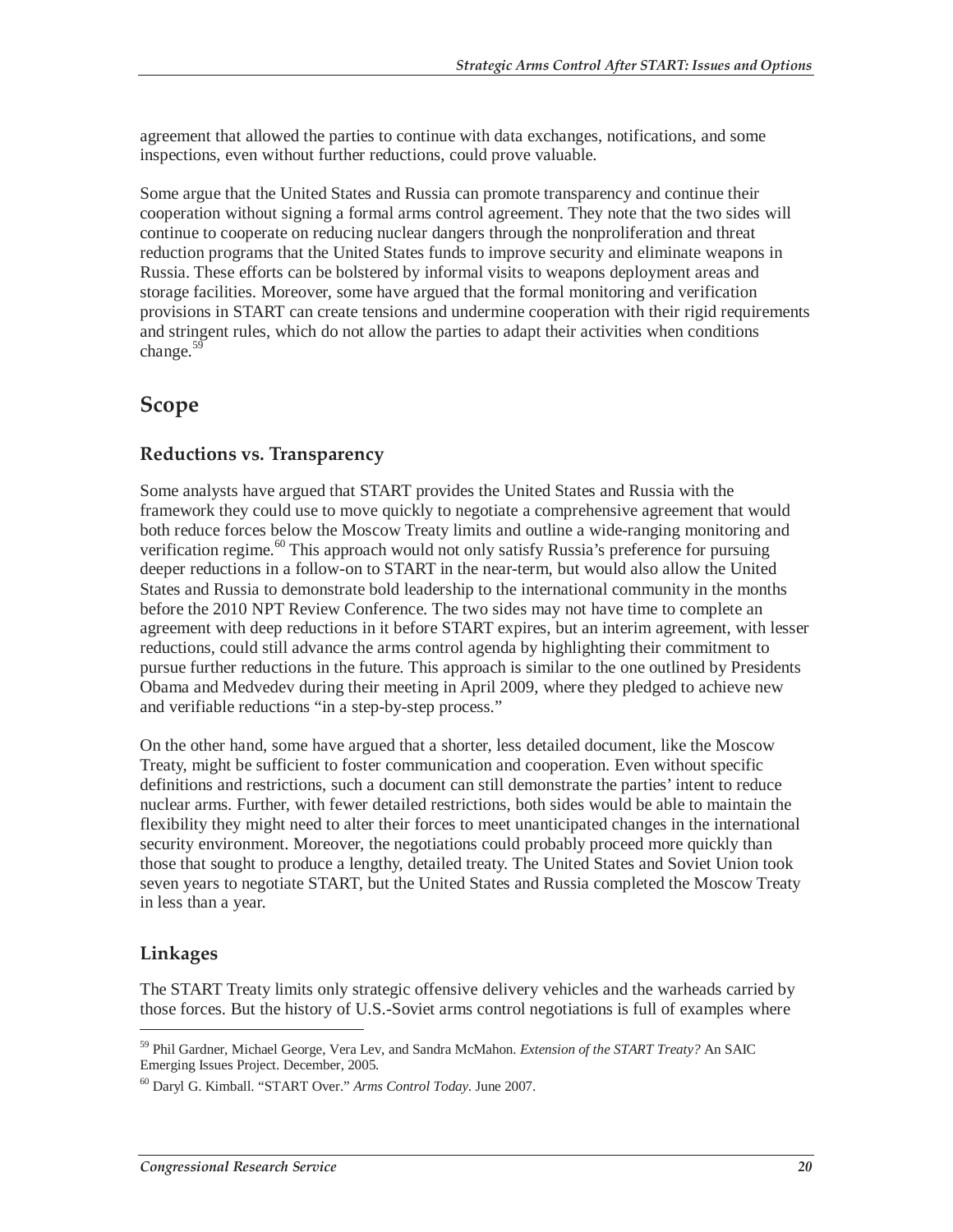one or the other side has tried to include limits or restrictions on other types of weapons. Over the years, both countries have sought to include some types of limits on their shorter-range nonstrategic nuclear weapons in arms control agreements; analysts continue to suggest that these limits are both necessary and inevitable in a future agreement.<sup> $61$ </sup> The two sides have also often linked progress in discussions on missile defense programs with progress on limits on strategic offensive nuclear weapons. This linkage was explicit in the 1970s, when the first Strategic Arms Limitation Talks (SALT I) produced both the Anti-Ballistic Missile Treaty and the Interim Agreement on Offensive Arms. This linkage between offenses and defense remains important to Russia, as is evident in its concerns about the U.S. plans to deploy a missile defense site in Poland and the Czech Republic.

Several analysts have also suggested that future treaties should limit not only deployed warheads, but also the numbers of warheads that each side retains in its stockpile of reserve warheads. $62$ While no arms control treaty has ever sought to reduce either nation's stockpile of reserve warheads, as the number of deployed warheads declines further, the number of warheads in storage could create an imbalance if either side could return them to deployment quickly. Moreover, reductions in the numbers of stored warheads, and their consolidation in fewer storage facilities, might ease concerns about the possibility that some might be stolen from insecure storage facilities.

### **Participants**

<u>.</u>

Although the United States and Soviet Union signed START as a bilateral agreement, it evolved into a multilateral treaty when Belarus, Ukraine, Russia, and Kazakhstan succeeded the Soviet Union as parties to the Treaty. Each of the four former Soviet states is subject to the limits, restrictions, and monitoring provisions in START, even though Russia is the only one with nuclear weapons left on its territory. Each also has a voice and a vote in the deliberations in the Joint Compliance and Inspection Commission established by the Treaty. If the parties agree to extend START, Ukraine, Belarus, and Kazakhstan will remain as parties to the Treaty unless they agree to amend it to include only the United States and Russia. If the United States and Russia sign a new Treaty, these other three states probably would not be included. $63$ 

Analysts have long suggested that, as the United States and Russia reduce their forces to ever lower levels, they may eventually open up the arms control process to other nuclear weapons states. This was rarely an issue during the Cold War, because the United States and Soviet Union each deployed thousands of warheads on their strategic offensive nuclear weapons. France, Great Britain, and China have deployed just a few hundred warheads each.<sup>64</sup> Most analysts agree that

<sup>61</sup> Oliver Thranert. *U.S. Nuclear Forces in Europe to Zero? Yes, But Not Yet*. Carnegie Endowment for International Peace. December 10, 2008.

 $62$  President Obama has indicated that he would seek to include limits on weapons in the stockpile in a future arms control treaty. See "Arms Control Today 2008 Presidential Q&A: Democratic Candidate Barack Obama." *Arms Control Association*. September 24, 2008.

<sup>&</sup>lt;sup>63</sup> According to an official with the U.S. State Department, Russia "prefers working bilaterally with the United States on nuclear weapons issues and wants to 'exclude' Belarus, Kazakhstan, and Ukraine from future arrangements." See Wade Boese. "START Decision Put Off to 2009." *Arm Control Today*. December, 2008.

<sup>&</sup>lt;sup>64</sup> For summaries of the nuclear forces of these nations, see, Robert S. Norris and Hans Kristensen. "Chinese Nuclear Forces, 2008." *Bulletin of the Atomic Scientists*. July/August 2008; Robert S. Norris and Hans Kristensen and Robert S. Norris and Hans Kristensen. "British Nuclear Forces, 2005." *Bulletin of the Atomic Scientists*. November/December, 2005.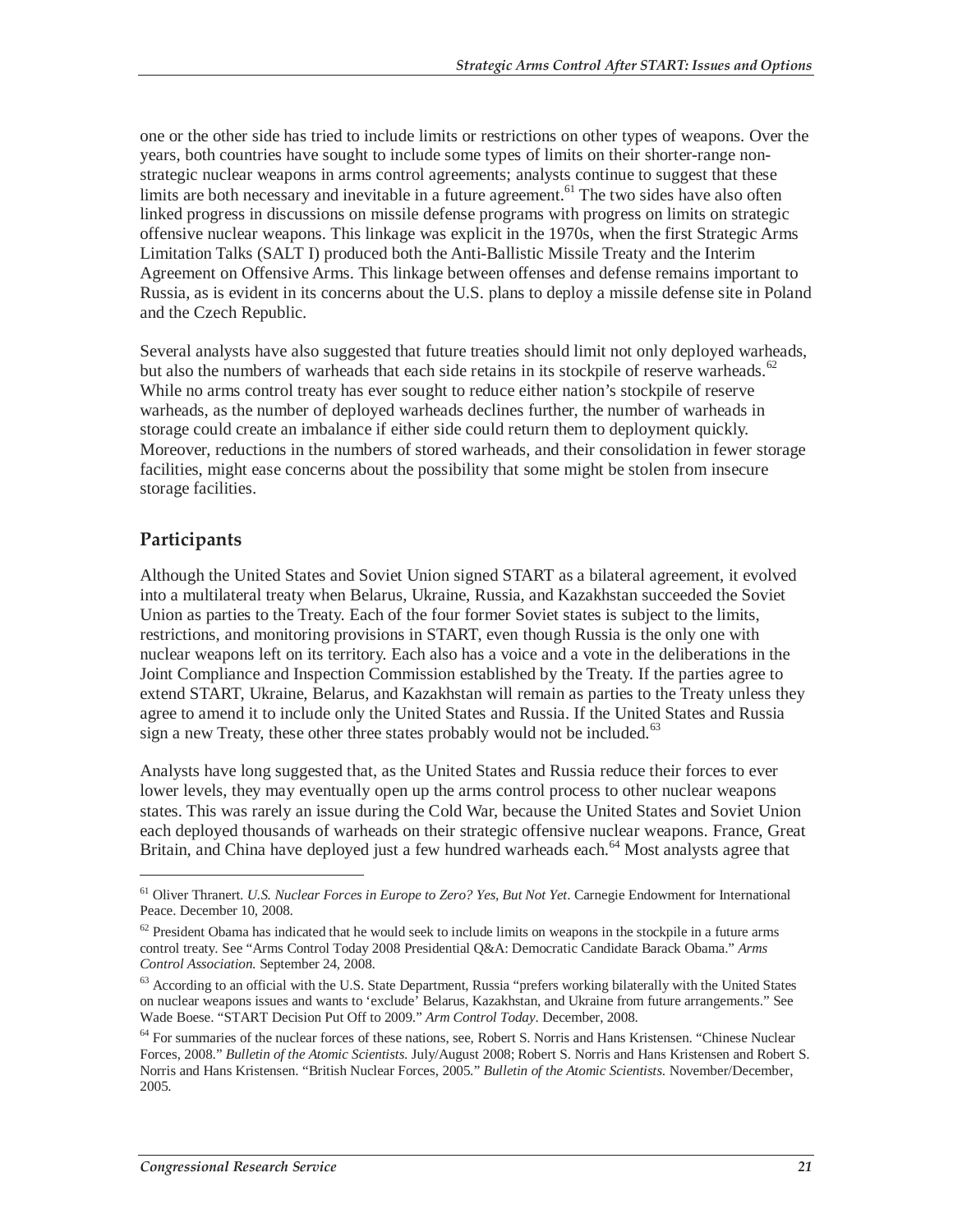these other nations should not join the process until the United States and Russia reduce to 1,000 or fewer warheads. Hence, as the United States and Russia decide how, or whether, to advance their bilateral arms control agenda, they may also begin to think about when, or whether, to expand the process to include other nuclear nations.

## **Potential Paths**

### **Allow START to Lapse**

The United States and Russia could allow START to lapse at the end of 2009. The Bush Administration initially preferred this option because it did not want to continue the formal U.S.- Russian arms control process at all, but also believed that START could lapse without signaling the end of U.S.-Russian nuclear cooperation or even the end of formal arms control. As the Bush Administration eventually suggested, the two sides could agree, without signing a formal Treaty, to continue to implement some of the monitoring provisions in START so that they could both gather information needed to verify compliance with the Moscow Treaty and retain the cooperative relationship that had developed during START's verification process. This path could, however, conflict with Russia's domestic law as it would need to be a party to a legally binding Treaty before it could allow foreigners to have access to sensitive military and nuclear sites.<sup>65</sup> To rectify this problem, the parties might seek to negotiate a separate executive agreement or memorandum of understanding to allow the visits. Alternatively they could, as the Bush Administration suggested, attach the monitoring provisions to a simple treaty document that essentially restated the provisions of the Moscow Treaty.

If the parties allowed START to lapse, and did not have the time to agree on a replacement before December 2009, they could still pursue negotiations on a treaty that would eventually replace both START and the Moscow Treaty. Concerns about the absence of any arms control limits might inspire them to press forward on this task and seek compromises in a short amount of time. Conversely, if the absence of arms control limits did not appear to upset stability or the level of cooperation between the parties, then the pressure to reach a new agreement might diminish. Hence, this path may be attractive to those who believe that the United States and Russia no longer need formal treaties to manage their relationship, but it may appear too risky to those who believe that the arms control process remains an important part of the relationship.

### **Extend START**

-

Neither the United States nor Russian wants to extend START in its present form, particularly for the full five years allowed under the terms of the Article XVII. Yet, this path may be the only one available if the parties want to retain some of the START monitoring and verification provisions in the near term. They could possibly agree to extend START for a shorter period of time, perhaps two years, while they negotiate a new Treaty that would replace START. But this option is not mentioned in the current Treaty, so it might need to be treated as an amendment to the Treaty and require the advice and consent of both nations' legislatures. The U.S. Senate might not object to a short-term extension of START, particularly since several Members have already called on the parties to extend the Treaty's monitoring and verification regime, but Russia's parliament may not

<sup>&</sup>lt;sup>65</sup> Alexei Arbatov and Rose Gottemoeller. "New Presidents, New Agreements? Advancing U.S.-Russian Strategic Arms Control." *Arms Control Today*. July/August 2008.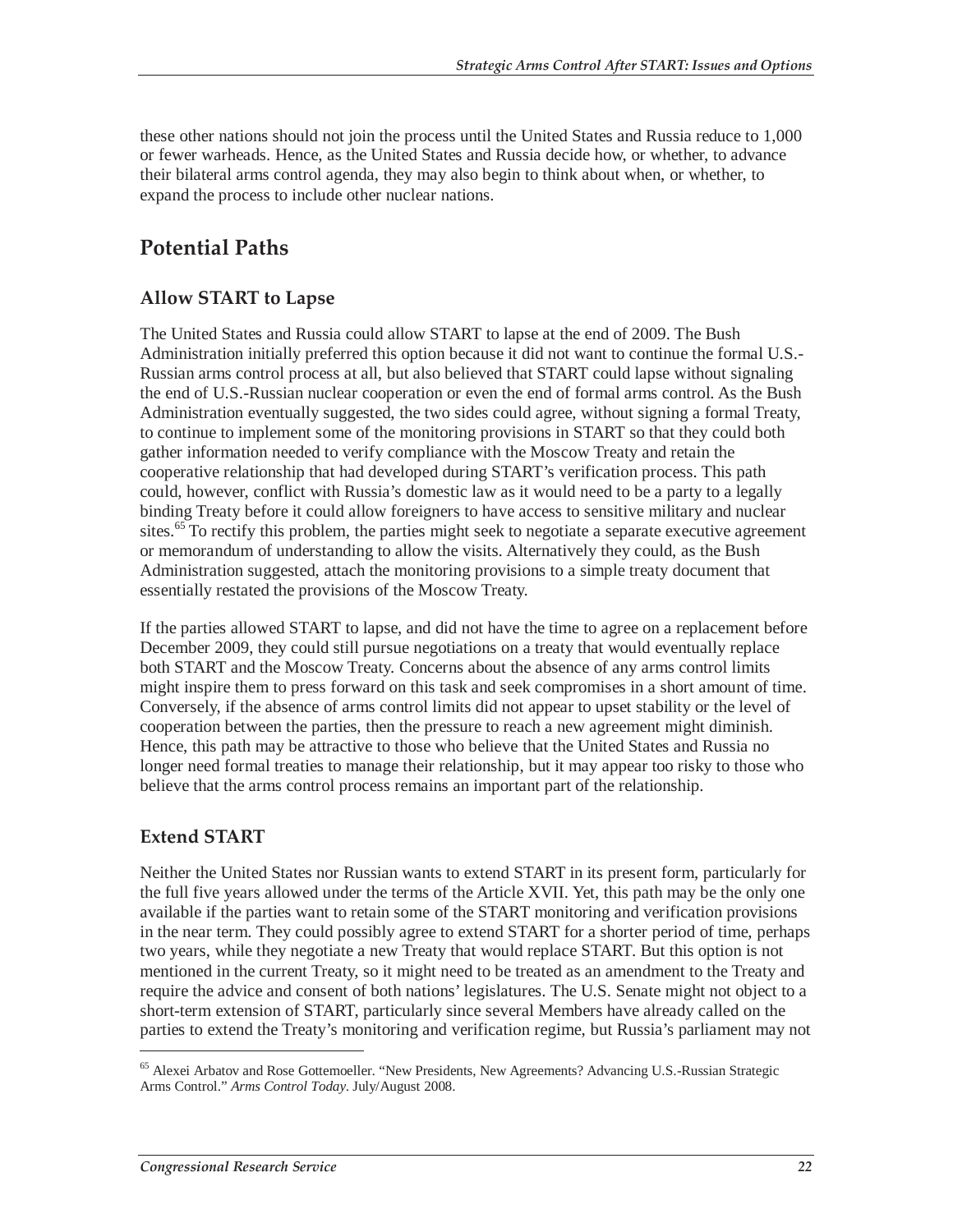be as accepting. The current tensions in the U.S.-Russian relationship, along with ongoing concerns about U.S. plans to deploy missile defenses in Poland and the Czech Republic, could lead some in Russia to question whether any extension of START, with its limits on Russia's ability to modernize its forces and deploy multiple warhead ballistic missiles, serves Russia's interests.

### **Extend and Amend START**

Instead of amending START so that they could extend it for less than the mandated five years, the parties might extend START according to the Treaty provisions, which they could do without seeking approval from their legislatures, then try to amend the Treaty to adjust the provisions that each finds too binding in the current environment. For example, Russia might want to alter the "new types" rule in START, or it might seek a waiver from the rule for the RM-24 missile; the United States might want to alter the provision requiring the exchange of telemetry from missile flight tests, or seek a waiver for retired Minuteman II missiles that are used as missile defense targets. Both sides might want to modify the verification protocol to remove some of the more costly and intrusive requirements, particularly if the parties believe the data they provide is no longer critical to understanding the other side's nuclear forces. Consequently, they might be able to craft a "package" of amendments that would incorporate each side's highest priorities.

Both the United States and Russia would have to submit this package for approval by their legislatures. Some in the U.S. Senate might object to the changes that relieve Russia of some of its obligations, but a package that addressed both nations' concerns might still win the approval of the necessary 67 Senators. The Russian parliament might object to any agreement that extended START without addressing Russia's concerns about U.S. missile defense plans. However, it might, nevertheless, accept an amendment package that addressed some of Russia's concerns with the provisions in START. In addition, if the United States and Russia extended START for five years before negotiating the amendments, the Russian parliament would have to accept either the unmodified extension, or the amendment package.

### **Replace START**

Regardless of whether they allow START to lapse or extend it before December 2009, the United States and Russia could continue negotiations on a new Treaty.

As was noted above, Russia would like the new treaty to be a complete package of further limits on nuclear weapons, detailed definitions and counting rules, and monitoring and verification provisions. The Bush Administration, on the other hand, would have liked the new treaty to essentially replace the Moscow Treaty, with some informal monitoring provisions to offer a measure of transparency and cooperation. The Obama Administration seems to have accepted Russia's proposal for a more complete treaty, with new limits and formal verification provisions, but it may be difficult for the two sides to bridge their differences and complete this type of treaty before START expires. In the interest of time, a new Treaty could focus solely on monitoring measures by establishing a legally binding framework for transparency and cooperation not linked to the need to verify compliance with restrictions on nuclear forces and activities.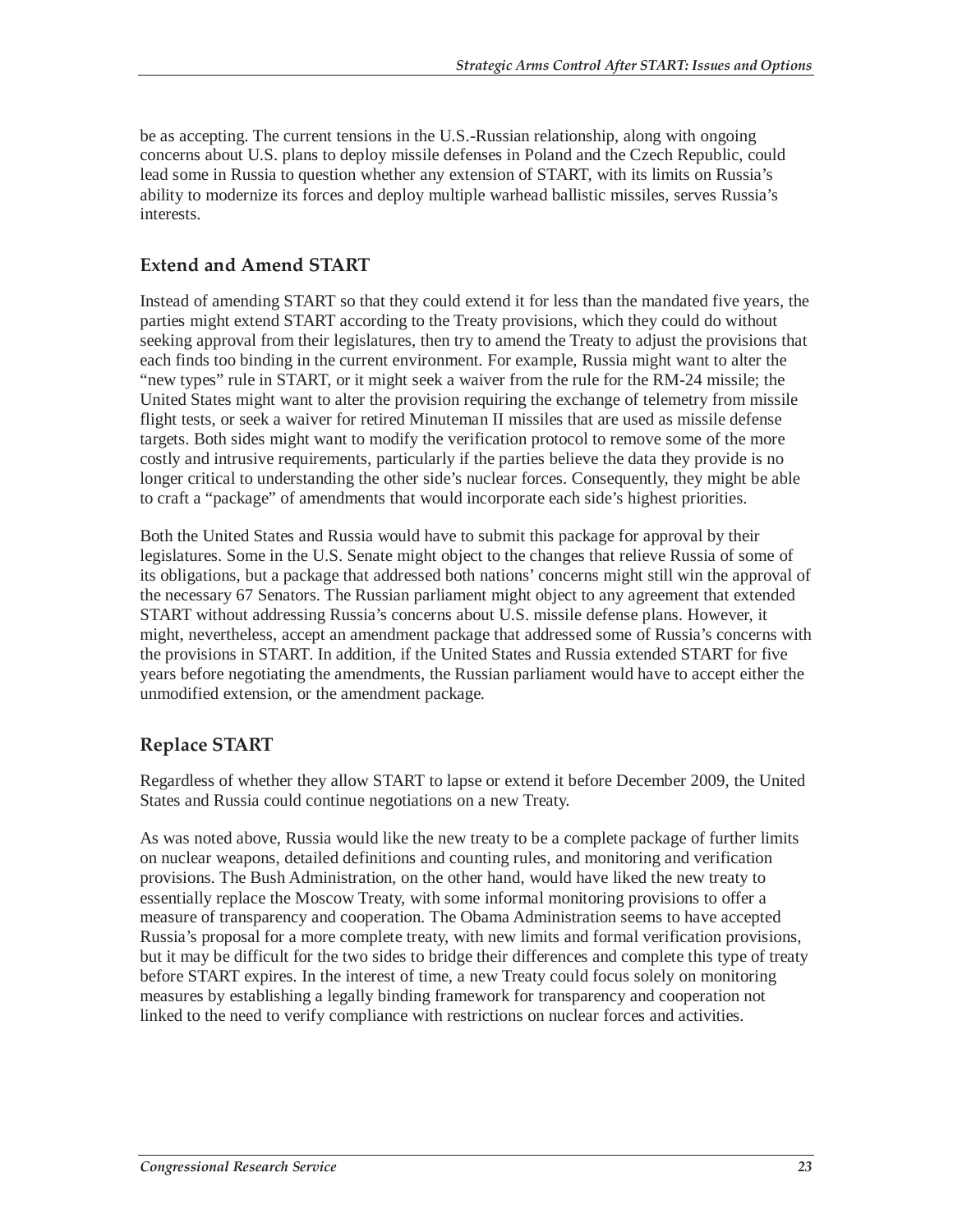### *Further Reductions with START Rules*

A new treaty could contain START-style definitions and counting rules, along with deeper reductions in the permitted numbers of warheads. This combination of provisions would continue to reduce U.S. and Russian deployed forces and would also provide transparency and predictability for the future. Without the START-style definitions and counting rules, neither side would be able to confirm that the other has complied with the Treaty's reductions because each will not know what the other side considered to be limited by the treaty.

At the same time, a Treaty that required the United States to reduce its forces below the Moscow Treaty limits of 1,700-2,200 warheads, but also used the START counting rules to calculate the number of warheads attributed to deployed delivery vehicles could force the United States to make hard choices and significant changes in the structure of its nuclear forces. Under START, all deployed delivery vehicles count under the Treaty's limits (Russia has proposed that the same be true in a new agreement); the parties then calculated the number of deployed warheads by multiplying the number of deployed delivery vehicles by a number of warheads listed in the data base for that type of delivery vehicle.

The Moscow Treaty, on the other hand, does not assume all delivery vehicles carry deployed warheads, and allows the parties to exclude those that do not. As a result, the United States does not count the launchers or warheads on 2 of its 14 Trident submarines because they are in overhaul and not "deployed." These would count under the START rules. It also has removed more than 2 warheads from some Trident missiles, without changing the front end of the missile. Under START, these missiles would count as 6 warheads each; in its declaration under the Moscow Treaty, the United States counts only the aggregate number of actual deployed warheads; it does not even have to specify how many warheads are deployed on any given missile or submarine. Moreover, under the Moscow Treaty, the United States counts only the bomber weapons maintained in the active stockpile at U.S. bomber bases. Under START each bomber equipped to carry cruise missiles would count as 20 warheads, regardless of available weapons or actual deployments.

These differences produce striking differences in the number of warheads that count under each Treaty. In May 2008, the United States declared that it had 2,871 operationally deployed strategic warheads that would count against the Moscow Treaty.<sup>66</sup> At the same time, when it exchanged START data with Russia in July 2008, it stated that it had 5,951 warheads attributed to deployed ICBMs, deployed SLBMs, and heavy bombers. Many of these attributed warheads could be eliminated with some accounting changes,  $67$  but it is clear that under START definitions, the United States would have to count hundreds of warheads that it excludes from the Moscow Treaty total because it does not consider them to be operationally deployed.

<sup>&</sup>lt;sup>66</sup> U.S. Department of State. 2008 Annual Report on Implementation of the Moscow Treaty. Bureau of Verification, Compliance and Implementation. Washington, D.C. May 13, 2008.

 $67$  For example, this total includes 400 warheads attributed to Peacekeeper missiles. These missiles have been deactivated, but the United States did not eliminate the silos according to START Treaty rules, so the warheads still count. It also excludes up to 768 warheads that could be deployed on four Trident submarines. The U.S. Navy has converted these submarines to carry non-nuclear cruise missiles, but, because it did not remove the launch tubes for the Trident missiles, they still count under START as if each launch tube held one missile and each missile carried either six or eight warheads.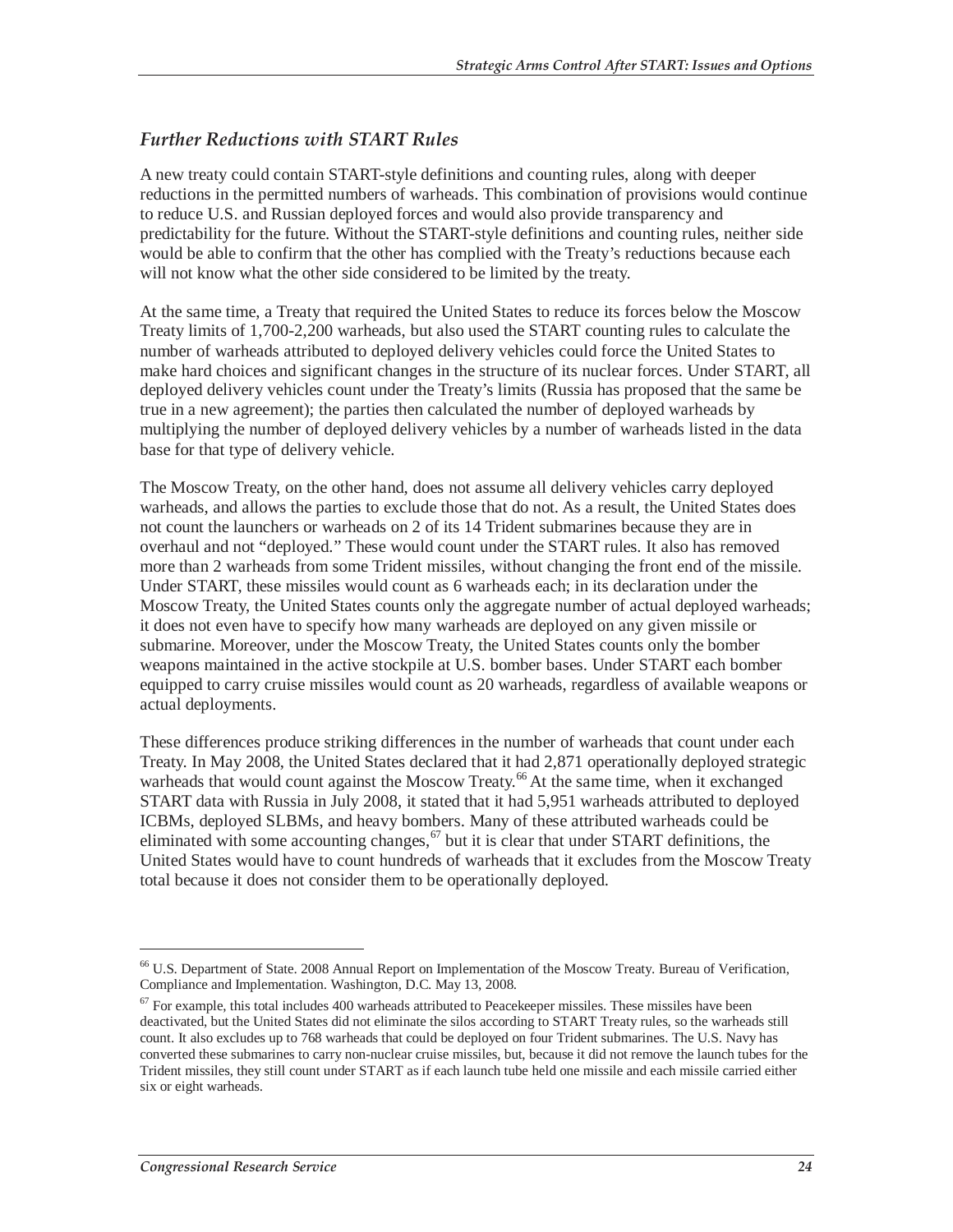To bring its warhead totals down to 1,500 or less, while using definitions and counting rules similar to those in START, the United States could seek to deploy each of its remaining Trident missiles with a smaller number of warheads. However, if START rules apply, a reduction of more than 2 warheads would necessitate the costly replacement of the platform on the post-boost vehicle on each missile. The United States could suggest that the new Treaty relax this rule, but Russia may object as it has been concerned about the U.S. ability to upload its missiles and increase its warheads in a crisis. Russia has long suggested that the parties tighten the downloading rules to minimize the possibility. Or the parties could seek to develop new rules to count and account for the warheads carried on ballistic missiles.

As an alternative, the United States could reduce its total warheads by eliminating some of its deployed launchers (bombers, ICBMs, or SLBMs), or even removing one leg of its "strategic triad" from the nuclear force. However, the United States probably would not want to reduce the number of B-52 and B-2 bombers, as these fly conventional missions in ongoing conflicts, so it might have to remove them from the nuclear force altogether. It also might be difficult to reduce the Minuteman fleet of ICBMs below the current number of 450 without also reducing the number of bases and cutting into the number of personnel trained to operate the system. Further, as the number drops, it may be also be difficult to justify the costs associated with retaining the smaller force.

Most experts agree that the Trident submarines are going to be the mainstay of the U.S. nuclear arsenal in the future. But, unless the United States cuts deeply into the other "legs" of its strategic triad, deep reductions in total warheads may require reductions in the number of Trident submarines. If the United States were to reduce its Trident fleet to 10 or fewer submarines, it might not be able to operate out of two bases, as it does now, and retain submarines on patrol in the areas from where they would fire their missiles, in both oceans. Changes in this deployment pattern might require changes in the missions and targets of the submarine fleet. The President and the U.S. military would probably want to consider the implications of these basing and operational changes before deciding whether to accept arms control limits that produce such changes.

Hence, if the United States agrees to replace START with a new Treaty that reduces warheads below the levels in the Moscow Treaty but retains many of the definitions and counting rules of START, it will have to make difficult choices about how to structure and operate its nuclear force. These decisions are not likely to come easily or quickly, and could delay both the start and the finish of negotiations on a new Treaty.

#### *Further Reductions without START Rules*

The complexities detailed above demonstrate why the Bush Administration was unwilling to follow START with a similar, detailed document. Even those in the Administration who believed that the U.S.-Russian arms control process should continue argued that the two sides should pursue a Treaty that did not contain the level of detail in START. For example, during a speech before the Carnegie Endowment for International Peace in October 2008, Secretary of Defense Robert Gates said, "I am not sure that agreements that are the size of a telephone book and take years to negotiate are in the interest of either party." He went on to say, "I believe we should go for another agreement with Russia. I believe it could involve further cuts in the number of warheads. I believe we do need the verification provisions. But I think it ought to be an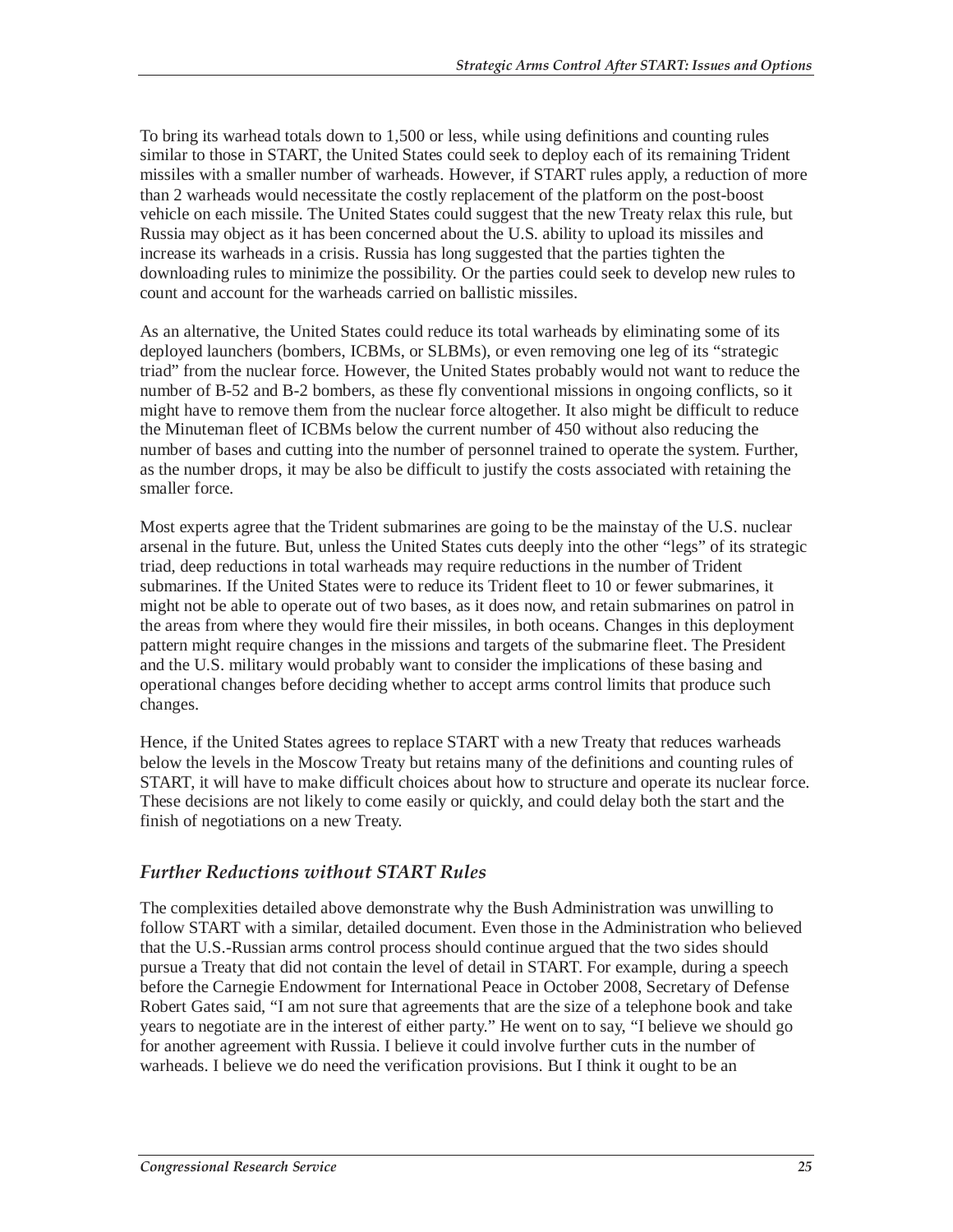agreement that is shorter, simpler, and easier to adjust to real-world conditions than most of the arms control agreements I've seen over the last 40 years."68

A shorter, less detailed Treaty may not, however, provide the level of transparency or predictability sought by many analysts. Under the Moscow Treaty, which is short and contains few details, neither the United States nor Russia has to offer any transparency into the structure of its nuclear forces. Each simply has to declare how many warheads it has deployed on its operational forces. Further, because the Treaty includes no time lines for the reduction process and no definitions of the items limited by the Treaty, neither side can predict with confidence the process or outcome of the other side's reductions. As a result, some argue that, while the shorter negotiations may seem preferable, a shorter Treaty with an absence of details would not necessarily serve the goals of an arms control process that sought to strengthen the relationship between the United States and Russia or to reduce the perceived threats from their nuclear weapons.

### *Transparency and Confidence Building Measures*

Some Members of Congress and analysts outside government have called on the United States and Russia to extend the monitoring regime in START, even if they cannot reach agreement on further reductions in nuclear forces. In a "Dear Colleague" letter circulated in July 2007, Representative Ellen Tauscher, Chair of the House Armed Services Committee, Subcommittee on Strategic Forces, noted the "transparency required by the START verification regime has bred confidence in both Russia and the U.S. enabling cooperation on a range of nuclear arms issues."<sup>69</sup> As was noted above, Secretary of State Clinton and Vice President Biden both referred to the possibility of extending the monitoring and verification provisions in START.

An agreement that established a transparency regime without imposing any further reductions on nuclear weapons could allow the United States and Russia to sustain their confidence in their knowledge of each other's nuclear weapons deployments. The START regime's extensive exchanges of data about the characteristics of each party's weapons systems provide each party with significant amounts of information that would not have been available, or would have been difficult to acquire, otherwise. The parties can be confident in the accuracy of this data because they have the opportunity to visit the sites and view the weapons themselves. Moreover, START required each party to notify the other when they changed the numbers or locations of strategic systems. Even if the parties have not agreed to limit or reduce their nuclear weapons, they could continue to house their weapons at agreed sites, provide data about their characteristics and capabilities, and provide notifications when they moved them.

Some have also argued that, by continuing to cooperate in monitoring the locations and characteristics of deployed nuclear weapons, the United States and Russia would be better positioned to monitor compliance with the Moscow Treaty. The notifications and data exchanges would continue to inform them about the numbers and locations of missiles and bombers, while on-site visits would give them an opportunity to count the warheads deployed on some missile. These inspections would not, however, provide the parties with an opportunity to calculate all the

<sup>&</sup>lt;sup>68</sup> Secretary of Defense Robert Gates. *Nuclear Weapons and Deterrence in the 21<sup>st</sup> Century*. Carnegie Endowment for International Peace. October 28, 2008. http://www.carnegieendowment.org/files/1028\_transcrip\_gates\_checked.pdf.

<sup>69</sup> Representative Ellen Tauscher. *Call on the President to Extend the Most Significant Remaining Arms Control Agreement of Our Time*. July 2007.